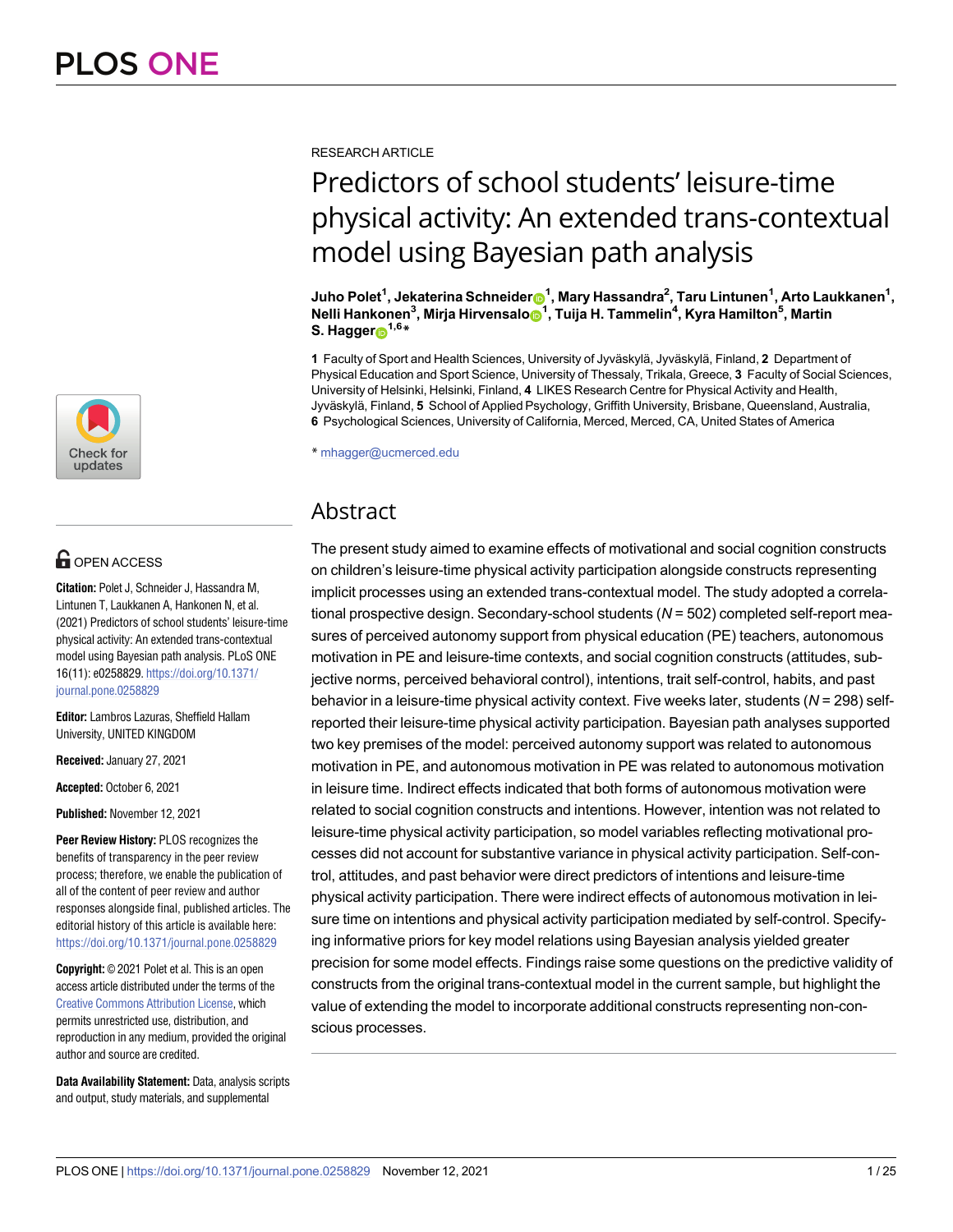<span id="page-1-0"></span>materials are available on the Open Science Framework ([https://osf.io/z8axj/\)](https://osf.io/z8axj/).

**Funding:** This project was supported by the Finnish Ministry of Education and Culture under grant number OKM/62/626/2016) awarded to MSH and TL; and a Finland Distinguished Professor (FiDiPro) award from Business Finland under grant number 1801/31/2105 awarded to MSH. The funders had no role in study design, data collection and analysis, decision to publish, or preparation of the manuscript.

**Competing interests:** The authors have declared that no competing interests exist.

# **Introduction**

Research indicates that low levels of physical activity have deleterious effects on the health of young people [\[1\]](#page-20-0). However, children and adolescents in many nations are not sufficiently active to confer health benefits and reduce disease risk [[2](#page-20-0)]. As a consequence, national and international health organizations have developed guidelines and national strategies aimed at promoting physical activity in this population [\[3](#page-20-0)]. Given the imperative for promoting physical activity among young people, public health organizations and educators have sought to identify optimally effective strategies to enhance physical activity in this population, and the contexts in which these strategies will have maximal reach.

Physical education (PE) has been suggested as a potentially useful existing network that can be utilized to deliver interventions promoting physical activity both inside school, and, importantly, outside school, in children and adolescents [\[4\]](#page-20-0). Researchers have, therefore, aimed to explore the potentially efficacious strategies delivered in PE to promote increased physical activity outside of school. Such an endeavor necessitates an understanding of the determinants of children and adolescents' physical activity participation in a PE context and, importantly, whether those determinants relate to physical activity participation outside of school in students' leisure time [\[5\]](#page-20-0). Understanding how factors linked to engagement in physical activity in school relate to physical activity performed in another context, leisure time, is critical to informing potential strategies delivered in PE that promote physical activity participation in children and adolescents in their leisure time. Such an approach is also consistent with one of the key pedagogical aims of PE to provide young people with the necessary skills to lead an active lifestyle [[6\]](#page-20-0).

### **The trans-contextual model**

The trans-contextual model [\[5\]](#page-20-0) was developed to provide a theoretical explanation of the constructs and associated processes that link engagement in physical activity in school PE with physical activity participation in leisure time. Specifically, the model draws on multiple theories to outline relations between school students' motivation toward physical activity in PE and their motives and beliefs toward, and actual participation in, physical activity in their leisure time. The model integrates core constructs and processes from self-determination theory [\[7](#page-20-0)], the hierarchical model of intrinsic and extrinsic motivation [[8\]](#page-20-0), and the theory of planned behavior [[9](#page-20-0)]. Next, we outline the key premises of the model relating to the determinants of children and adolescents' leisure-time physical activity and the processes involved.

Based on self-determination theory, the first premise of the trans-contextual model focuses on the origins of school students' motivation toward activities in PE, and how their motivation relates to their behavior in PE. The model predicts that the social environment in educational settings fostered by social agents and leaders (e.g., PE teachers) will determine the type or *form* of motivation students experience when performing tasks (e.g., physical activities in PE) and, importantly, their persistence on tasks. Central to the theory is the distinction between autonomous and controlled forms of motivation [\[10\]](#page-20-0). Autonomous motivation is a form of motivation reflecting self-endorsed reasons for acting and autonomously motivated individuals tend to persist on tasks and exhibit behavioral persistence. Fostering autonomous motivation through the display of autonomy-supportive behaviors by social agents such as PE teachers will promote autonomous motivation toward physical activities performed in PE. Students who perceive their PE teacher as displaying behaviors that support their autonomy are more likely to report autonomous motivation toward activities in PE [\[11\]](#page-20-0). This prediction forms the basis of the first premise of the trans-contextual model: students' perceived autonomy support from their teachers in PE will relate to their autonomous motivation toward physical activity in a PE context.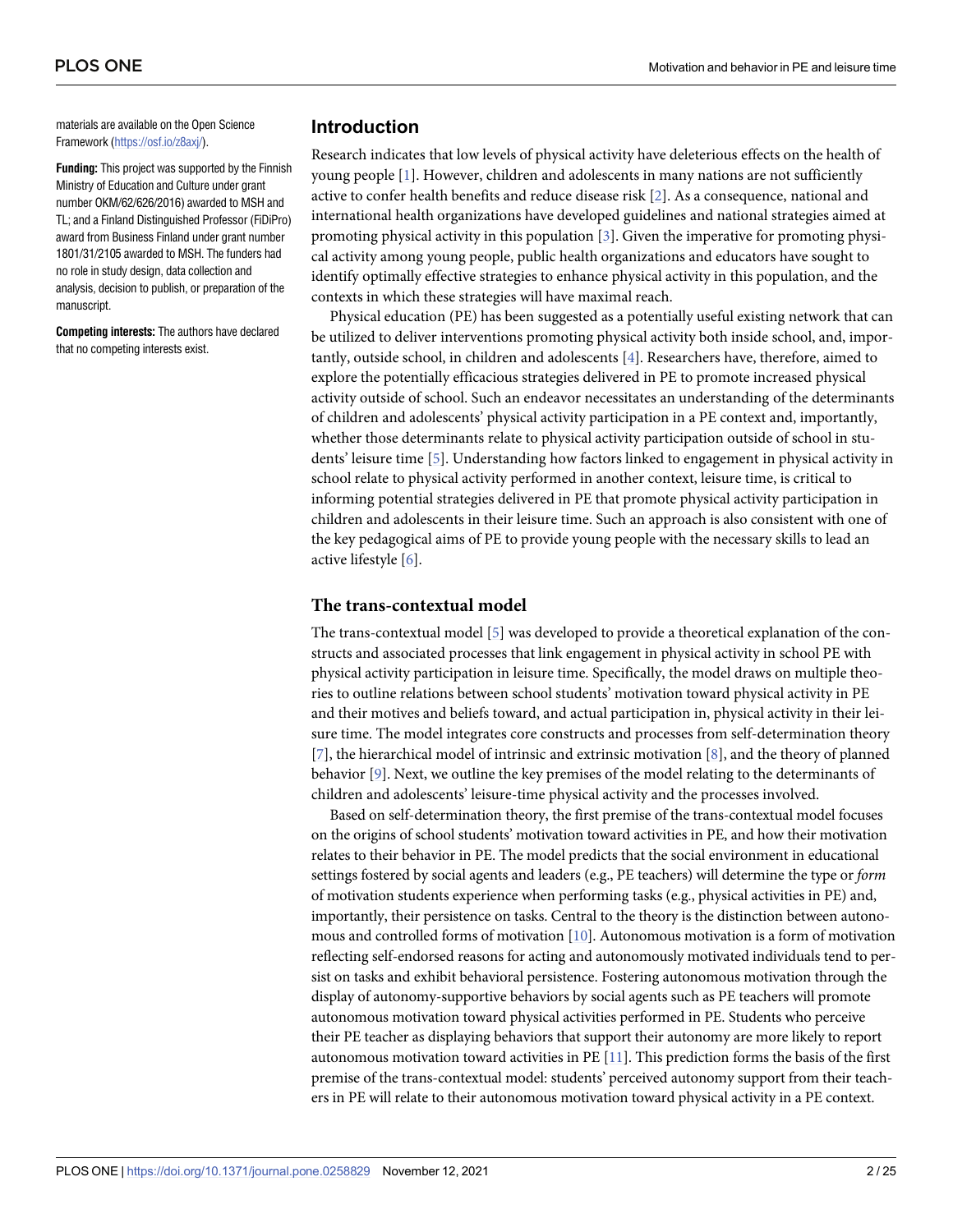<span id="page-2-0"></span>A central prediction of the trans-contextual model is that there will be a trans-contextual relationship between students' autonomous motivation toward physical activities across PE and leisure-time contexts. This prediction is based on Vallerand's [\[8\]](#page-20-0) hierarchical model, which describes the process by which motivation is transferred across contexts. Vallerand proposed that individuals experiencing autonomous motivation toward activities in one context will also cite autonomous motives toward similar behaviors in other related contexts. This forms the second premise of the trans-contextual model: school students' level of autonomous motivation toward physical activities in a PE context will be related to their autonomous motivation toward physical activities performed outside of school in their leisure time.

A final prediction of the trans-contextual model is that autonomous motivation toward physical activities in a leisure-time context will be related to students' beliefs and intentions toward, and future participation in, leisure-time physical activity. If an individual has experienced a behavior as autonomously motivated, it is likely to be internalized and integrated into the individual's repertoire of behaviors that satisfy their psychological need for autonomy. They are therefore more likely to actively seek out opportunities to engage in the behavior in future. To do so, they need to align their system of beliefs and intentions involved in the decision to perform that behavior in future. In the trans-contextual model, this process is represented by associations between forms of motivation from self-determination theory and the sets of beliefs from the theory of planned behavior, a leading social cognition theory [[9\]](#page-20-0). Autonomously-motivated individuals are likely to form intentions to perform the behavior in future, and report favorable attitudes, subjective norms, and perceived behavioral control, the immediate beliefbased determinants of intentions [[12–14\]](#page-20-0). This forms the third premise of the trans-contextual model: students' autonomous motivation toward physical activity in leisure time will be related to their future participation in leisure-time physical activity mediated by the belief-based social cognition determinants (attitudes, subjective norms, and perceived behavioral control) and their intentions toward participating in leisure-time physical activity in future.

The key premises of the trans-contextual model have received substantial empirical support [\[5](#page-20-0), [15–17\]](#page-20-0). Furthermore, a meta-analysis of studies applying the model in PE and leisure-time physical activity contexts provides converging evidence supporting model predictions across multiple studies [\[18](#page-20-0)].

### **Extending the model**

While the trans-contextual model has displayed utility in identifying the determinants of leisure-time physical activity participation, it is not without limitations. One limitation is the exclusive focus on motivational and social cognition determinants of leisure-time physical activity participation without regard for the influence of implicit beliefs and motives that affect individuals' behavior beyond their awareness [[19](#page-20-0)]. In contrast, dual-process theories of motivation and social cognition propose that individuals' behavior is determined by constructs that reflect conscious, reasoned decision making (e.g., autonomous motivation, social cognition constructs) but also by constructs that reflect implicit decision-making that impact behavior with little reasoned deliberation. Such constructs include implicit attitudes, habits, and individual difference constructs [[20](#page-20-0)[–23\]](#page-21-0). Non-conscious processes are adaptive because they lead to effective, efficient decision-making when reasoned deliberation is unnecessary or particularly costly [\[24\]](#page-21-0). Constructs reflecting these non-conscious processes are proposed to impact behavior directly without mediation by intentions, independent of the reasoned processes. These constructs may, therefore, account for the additional variance in leisure-time physical activity participation in the trans-contextual model and serve to provide a more comprehensive prediction of physical activity motivation and behavior in PE and leisure time.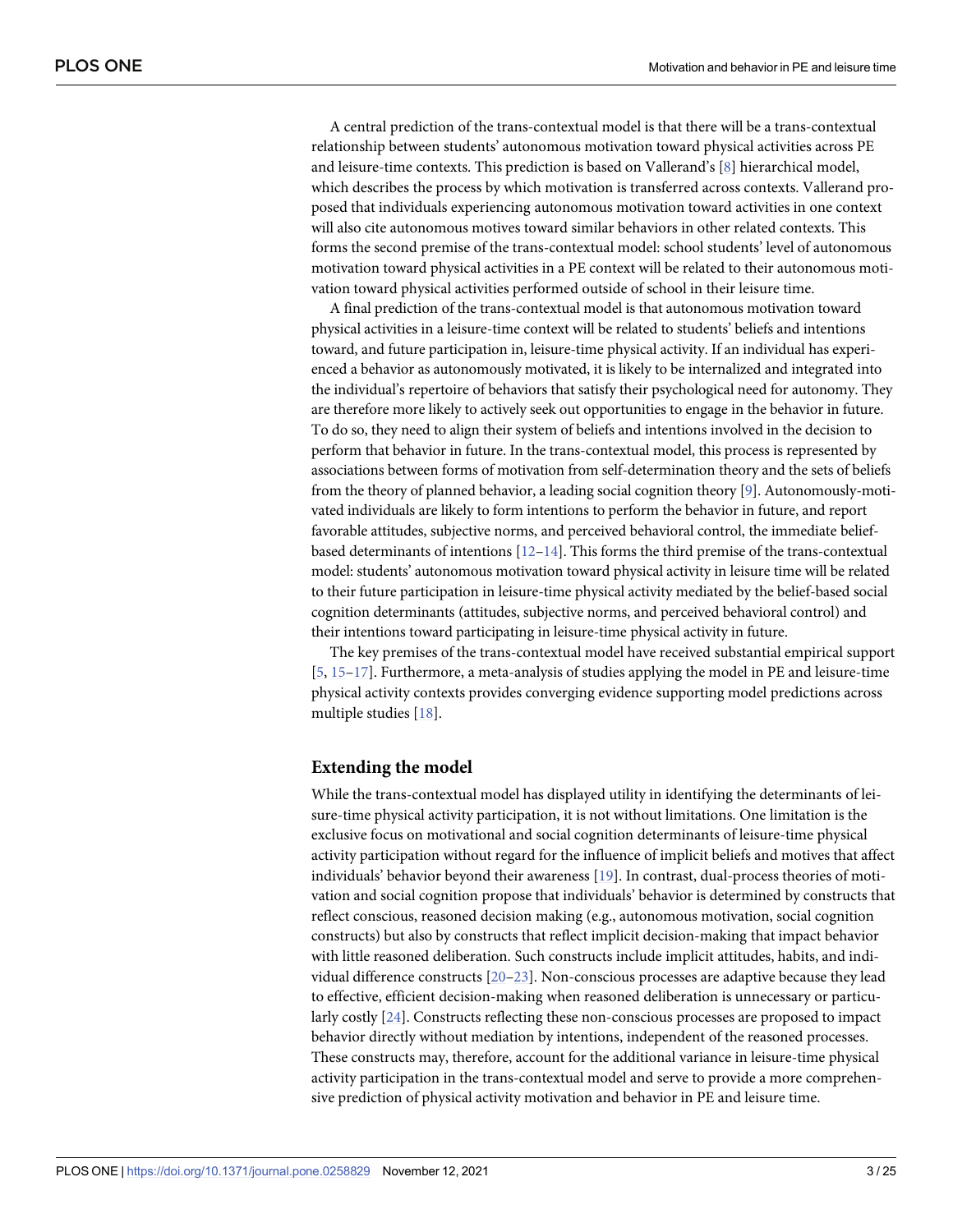<span id="page-3-0"></span>Prominent behavioral determinants that reflect non-conscious processes are habit, trait self-control, and affective attitudes. Focusing on habit, although research has historically considered effects of past behavior as a viable proxy for habitual effects [[25](#page-21-0)], recent research has focused on habit as a psychological construct [\[21](#page-21-0), [26](#page-21-0)]. Theories of habit suggest that habitual behaviors are a function of behavioral experiences in the presence of consistent environmental, situational, or internal cues, and are often experienced as automatic, effortless, and highly accessible [\[26\]](#page-21-0). These components have been captured by self-report measures of habit, which are meta-cognitive measures which tap individuals' experience of target behaviors as 'unthinking' and 'automatic' [[21](#page-21-0)]. Such measures have been shown to predict behavior independent of intention-mediated measures [[27–30\]](#page-21-0), and are also associated with action accessibility and behavioral performance in stable contexts [[31](#page-21-0), [32\]](#page-21-0).

While habits are expected to predict intentions and behavior, they may also be related to motives that form part of the 'motivational sequence' proposed in the trans-contextual model. Individuals that hold autonomous motives toward behaviors like leisure-time physical activity, are more likely to persist with those behaviors, because the behavior fulfils psychological needs and leads to adaptive outcomes in the absence of external contingencies. This has been supported in the research literature on self-determination theory with consistent links between autonomous motivation and physical activity [\[33\]](#page-21-0). Related to this, autonomously motivated individuals are also more likely to form habits for those behaviors because they are likely to perform those behaviors in a consistent fashion with high frequency and in stable contexts–the key conditions under which habits form [\[34,](#page-21-0) [35\]](#page-21-0). This has been supported by previous research on the autonomous motivation-habit relationship [\[36\]](#page-21-0). Based on these premises, it follows that autonomous motivation toward physical activity in PE and leisure-time contexts is expected to be indirectly related to intentions and physical activity behavior mediated by habits. This proposed effect will be independent of the 'motivational sequence' proposed in the model, consistent with the dual-process approaches outlined previously.

Trait self-control reflects individual differences in capacities and self-regulatory skills that enable individuals to resist impulses and temptations, and engage in sustained, effortful behav-ior to attain long-term goal-directed outcomes [[37](#page-21-0)]. Trait self-control has been consistently related to adaptive behaviors, including physical activity, across multiple contexts and populations [\[38\]](#page-21-0). Research has also demonstrated that behavioral effects of trait self-control may be direct, independent of intentions [[39](#page-21-0)]. Such effects reflect generalized tendencies to engage in adaptive behaviors without the need for deliberation or consideration. However, a case has also been made for effects of trait self-control on behavior mediated by intentions [[39](#page-21-0)]. Such effects reflect situations where individuals have to actively engage in effortful deliberation to overcome a maladaptive behavior, or engage in a new behavior, that requires deliberation. Effects of trait self-control in motivational and social cognition theories may, therefore, relate to behavior via two pathways, directly, and indirectly through intentions. Research incorporating trait self-control in the model has supported these dual effects, with direct and intentionmediated effects on physical activity participation [\[39\]](#page-21-0).

While self-control has been identified as an independent determinant of intentions and behavior, there is also research that has linked self-control, and self-regulatory processes in general, with the forms of motivation implicated in the motivational sequence of the transcontextual model. For example, research has highlighted that individuals reporting self-determined motives are less likely to be vulnerable to self-control failure and ego-depletion [\[40–42\]](#page-22-0), and more likely to report intentions toward, and participate in, future behaviors, including physical activity [\[36,](#page-21-0) [39,](#page-21-0) [43\]](#page-22-0). These findings are consistent with the self-determination theory hypothesis that autonomous motivation is 'energizing' and individuals with autonomous motives toward behaviors are likely to report greater capacity to perform the behavior, and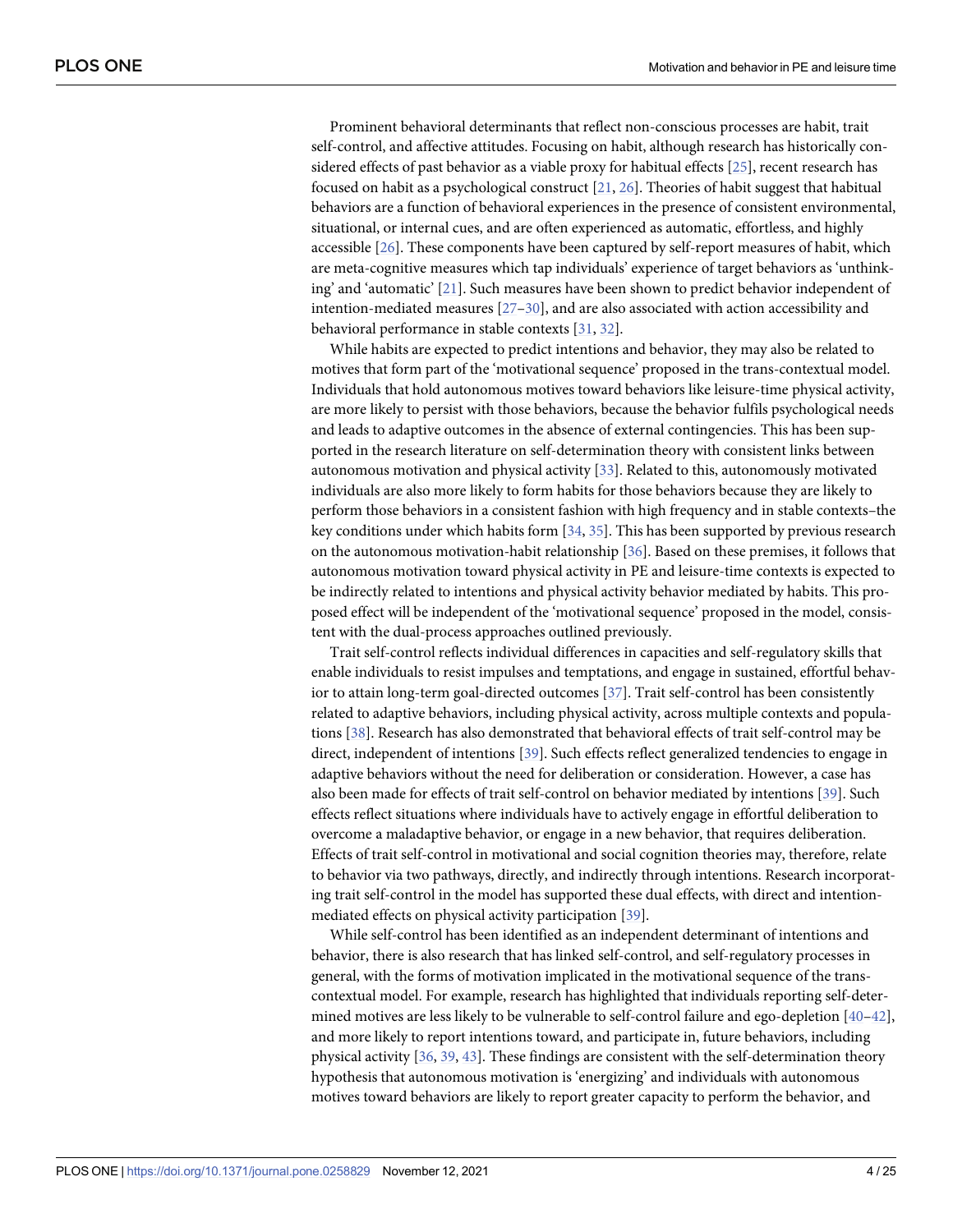<span id="page-4-0"></span>hence greater self-control [\[36\]](#page-21-0). This hypothesis also aligns with the premise of the trans-contextual model that autonomous motives lead individuals to mobilize their resources to perform need-satisfying behaviors in future. Consistent with these proposals, it is reasonable to expect that autonomous motivation will be indirectly related to leisure-time physical activity intentions and behavior through self-control.

There is also research demonstrating that attitudes may predict behavior directly, and such direct effects may also reflect non-conscious decision making [[44](#page-22-0), [45](#page-22-0)]. The original conceptualization of the theory of planned behavior specifies that attitudes represent cognitive reflections on future participation in a target behavior and should relate to behavior mediated by intentions. However, direct effects of attitudes have been identified [\[45\]](#page-22-0), and have been attributed to the affective or *emotional* component of attitude. Research separating the cognitive and affective attitude components has demonstrated independent effects. The affective component is proposed to encompass visceral approach or avoidance responses learned through behavioral experience [\[44\]](#page-22-0). Direct effects of attitude on behavior may reflect a further spontaneous, automatic process, which affects behavior independent of intentions.

#### **The present study**

In the present study, we aimed to extend the trans-contextual model by including self-control, habits, and attitudes as additional direct determinants of physical activity intentions and behavior participation. This extension is expected to provide additional information on the determinants of leisure-time physical activity behavior, particularly effects of constructs representing non-conscious processes not accounted for in the original model. We also applied the Bayesian analytic approach to test model effects using informative prior values for key model effects derived from a meta-analysis of the model  $[18]$ . We also capitalized on previous research on self-reported habit [[36](#page-21-0), [46](#page-22-0)] and trait self-control [\[38\]](#page-21-0) to specify informative priors for these parameters in our test of extensions to the model. We expected to see a reduced level of uncertainty in the distributions of the parameters of the model specified for the current data when informative priors for key model parameters derived from the meta-analysis are specified, reflected in narrowed credibility intervals, compared to the distributions when non-informative priors are specified.

Specifically, the study adopted survey methods and a five-week prospective design with measures of motivational and social cognition constructs, habit, trait-self-control, and past physical activity participation taken at an initial occasion, and self-reported leisure-time physical activity participation taken at follow-up, five weeks later. This time period was selected to provide reasonable medium-term prediction, which exceeds typical time frames in model tests [\[47\]](#page-22-0). In addition to testing effects of the motivational and social cognition determinants from the trans-contextual model on students' intentions toward, and actual participation in, leisuretime physical activity, we also tested direct effects of the constructs reflecting non-conscious processes as direct determinants of leisure-time physical activity participation: self-reported habit, trait self-control, and attitudes. Further, effects of autonomous motivation in both contexts were expected to be indirectly related to physical activity intentions and behavior in leisure time mediated by both habit and self-control. Such effects represent processes by which self-determined motivation promotes behavioral enactment by promoting greater perceived self-regulatory capacity  $[42]$  and experience of the behavior as automatic  $[48]$ . Finally, we also expected model effects to hold in the presence of past behavior, and that there would be an indirect effect of past physical activity behavior on leisure-time physical activity mediated by habit. Such a relationship would illustrate the extent to which past behavior is a function of habit formation, consistent with previous theory and research  $[27, 48]$  $[27, 48]$  $[27, 48]$  $[27, 48]$ . The specific predictions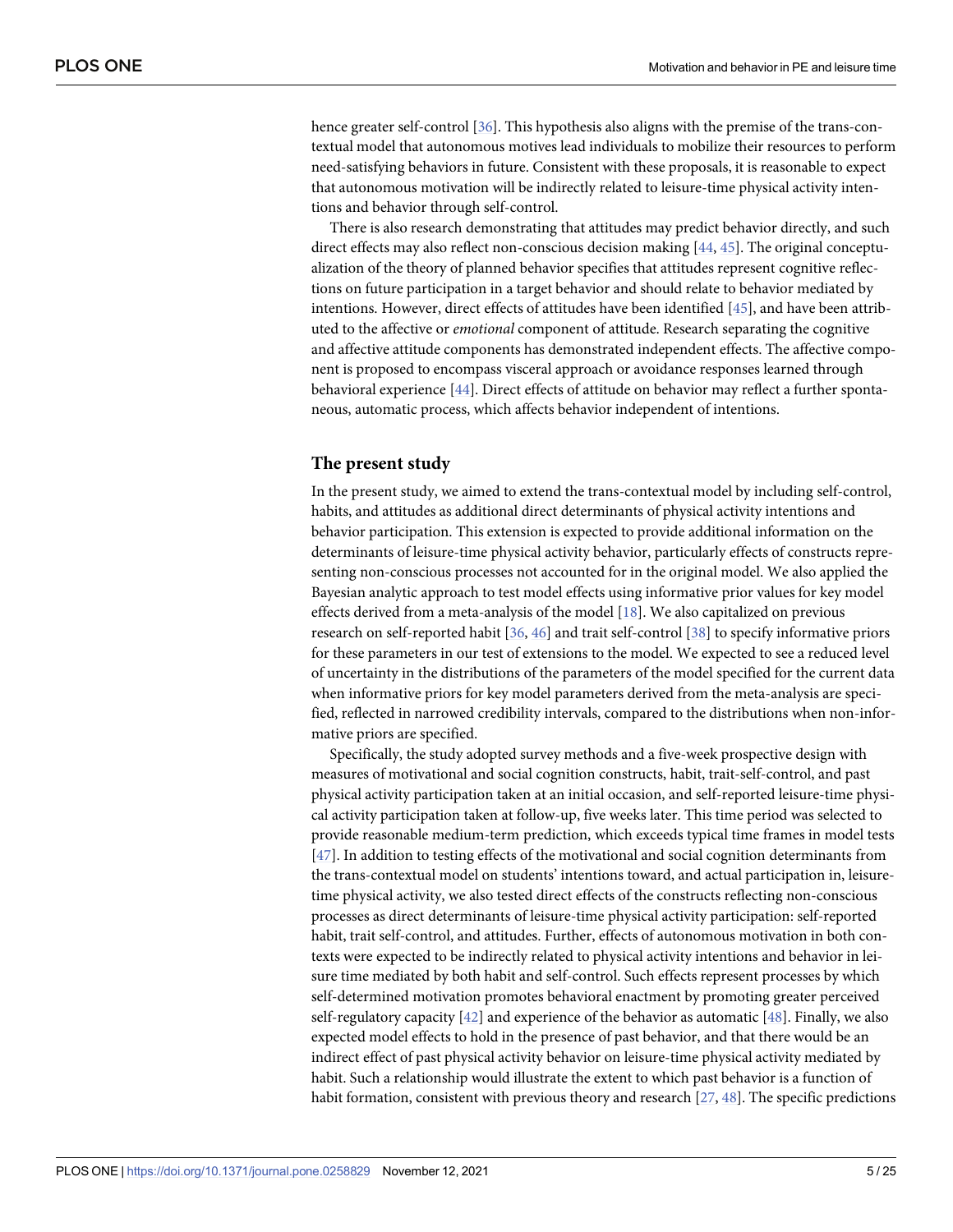<span id="page-5-0"></span>of the proposed model, including direct and indirect effects in the proposed model are summarized in [Table 1](#page-6-0) and [Fig 1](#page-7-0).

## **Method**

#### **Participants**

Participants were lower secondary school students (*N* = 502, 43.82% female; *M* age = 14.52,  $SD = 0.71$ ) recruited from selected schools across Jyväskylä, Finland with support from the City Education Department. The University institutional review board and Education Department approved the study protocol prior to data collection. Informed consent was sought from the head teacher of each school, and, subsequently, PE teachers and eligible students' parents or legal guardians via the schools' online administration and communication software or via email or post. Opt-in consent was sought from the head teachers and PE teachers, while optout consent was sought from students' parents and legal guardians. Qualified full-time PE teachers teaching regular PE lessons in lower secondary schools were eligible to participate in the study and were asked to select one of their PE classes to take part. Students in grades 7 to 9 (typical ages 13 to 15 years) in lower secondary schools were eligible to participate. Students with existing physical or mental health conditions that prevented participation in PE lessons, regular leisure-time physical activity, or completing surveys were excluded.

#### **Design and procedure**

Data for this study was collected as part of a larger randomized controlled trial (trial registration: ISRCTN39374060; PETALS). The trial adopted a cluster-randomized, waitlist control, single-group intervention design with randomization by school. The trial comprised a teacher training phase and an implementation phase; full details of the intervention design and content have been published previously [\[50\]](#page-22-0). Secondary school PE teachers (*N* = 29) from 11 secondary schools and their students  $(N = 502)$  were invited to participate in the study. The pool of potentially eligible students numbered approximately 5000 across the 11 schools. Baseline data was collected prior to the teacher training phase and participants completed self-report questionnaires assessing demographic, psychological, and behavioral measures. The baseline data collection period was followed by the teacher training phase (12 hours over two weeks) and the implementation phase (one month), after which post-intervention data was collected comprising the same self-report questionnaires as at baseline. Follow-up data was further collected one, three, and six months post-intervention. The present study used measures of motivation and social cognition constructs and leisure-time physical activity participation taken at baseline and post-intervention leisure-time physical activity participation controlling intervention effects at baseline. Data for the present study were collected between September and December 2018.

#### **Measures**

Measures of study constructs were adapted from instruments used in previous applications of the trans-contextual model. Measures included in the surveys were: perceived autonomy support from PE teachers [\[51](#page-22-0)]; autonomous motivation derived from items measuring self-determined forms of motivation from the perceived locus of causality scales for the PE and leisure-time physical activity contexts [[52\]](#page-22-0); intentions, attitudes, subjective norms, and perceived behavioral control from the theory of planned behavior [[53\]](#page-22-0); self-reported habit [[21](#page-21-0)] and trait self-control [[54\]](#page-22-0); and self-reported leisure-time physical activity participation [\[55](#page-22-0)]. All self-report measures were previously translated from English to Finnish using a back-translation process by two bilingual researchers. All measures used in the current research exhibited acceptable construct validity in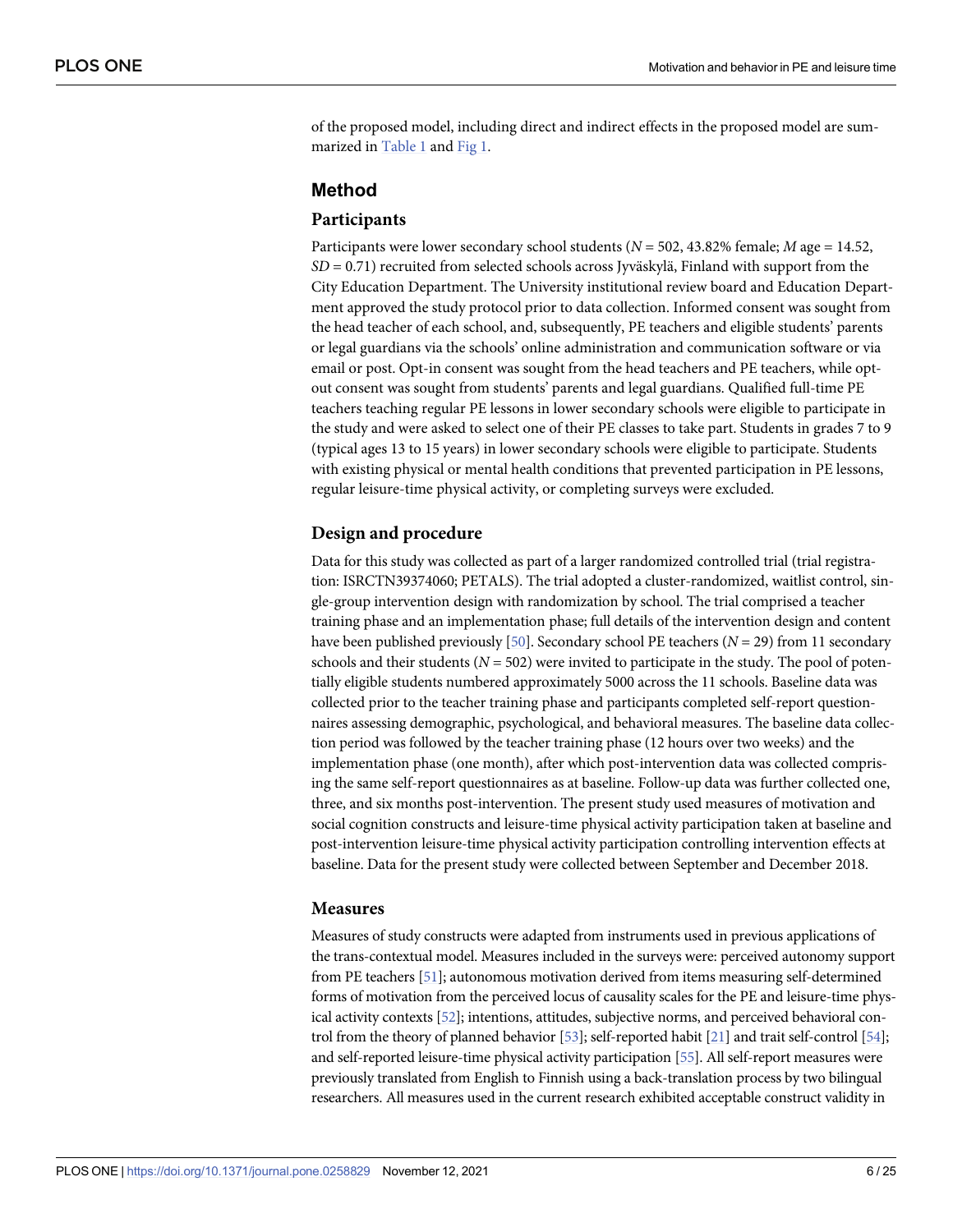| Hypothesis (H)   | Independent variable | Dependent variable           | Mediator(s)              |                          | <b>Informative priors</b> |  |
|------------------|----------------------|------------------------------|--------------------------|--------------------------|---------------------------|--|
|                  |                      |                              |                          | β                        | $\sigma^2$                |  |
| Direct effects   |                      |                              |                          |                          |                           |  |
| $H_1$            | PAS                  | Aut. mot. (PE) <sup>a</sup>  | $\overline{\phantom{0}}$ | 0.42                     | 0.10                      |  |
| ${\rm H_2}$      | Aut. mot. (PE)       | Aut. mot. (LT) <sup>a</sup>  | $\overline{\phantom{a}}$ | 0.56                     | 0.17                      |  |
| $H_3$            | PAS                  | Aut. mot. $(LT)^a$           | $\qquad \qquad -$        | 0.29                     | 0.18                      |  |
| ${\rm H_4}$      | Aut. mot. (LT)       | Attitude <sup>a</sup>        | $\overline{\phantom{a}}$ | 0.60                     | 0.12                      |  |
| $H_5$            | Aut. mot. (LT)       | Subjective norm <sup>a</sup> | $\qquad \qquad -$        | 0.26                     | 0.26                      |  |
| $H_6$            | Aut. mot. (LT)       | PBC <sup>a</sup>             | $\overline{\phantom{a}}$ | 0.51                     | 0.19                      |  |
| H <sub>7</sub>   | Aut. mot. (LT)       | Intention <sup>a</sup>       | $\overline{\phantom{0}}$ | 0.31                     | 0.13                      |  |
| $\rm H_8$        | Attitude             | Intention <sup>a</sup>       | $\overline{\phantom{0}}$ | 0.68                     | 0.09                      |  |
| $H_9$            | Subjective norm      | Intention <sup>a</sup>       | $\overline{\phantom{a}}$ | 0.42                     | 0.25                      |  |
| $H_{10}$         | ${\rm PBC}$          | Intention <sup>a</sup>       | $\overline{\phantom{a}}$ | 0.63                     | 0.28                      |  |
| $H_{11}$         | Habit                | Intention                    | $\qquad \qquad -$        | $\overline{\phantom{a}}$ | $\overline{\phantom{a}}$  |  |
| $H_{12}$         | Self-control         | Intention                    | $\qquad \qquad -$        | $\overline{\phantom{a}}$ | $\overline{\phantom{a}}$  |  |
| $H_{13}$         | Intention            | Phys. act. <sup>a</sup>      | $\qquad \qquad -$        | 0.60                     | 0.20                      |  |
| $\rm H_{14}$     | Attitude             | Phys. act. <sup>a</sup>      | $\qquad \qquad -$        | 0.43                     | 0.21                      |  |
| $\rm H_{15}$     | PBC                  | Phys. act. <sup>a</sup>      | $\overline{\phantom{a}}$ | 0.43                     | 0.21                      |  |
| $\rm H_{16}$     | Habit                | Phys. act. <sup>b</sup>      | $\overline{\phantom{a}}$ | 0.43                     | 0.13                      |  |
| $H_{17}$         | Self-control         | Phys. act. <sup>c</sup>      | $\qquad \qquad -$        | 0.26                     | 0.09                      |  |
| $\rm H_{18}$     | Aut. mot. (LT)       | Phys. act.                   | $\qquad \qquad -$        | $\overline{\phantom{a}}$ | $\overline{\phantom{a}}$  |  |
| $H_{19}$         | Aut. mot. (LT)       | $\operatorname{Habit}^d$     | $\equiv$                 | 0.20                     | 0.43                      |  |
| $H_{20}$         | Aut. mot. (LT)       | Self-control                 | $\qquad \qquad -$        | $\overline{\phantom{a}}$ | $\qquad \qquad -$         |  |
| $H_{21}$         | Past behavior        | Habit                        | $\overline{\phantom{a}}$ | $\overline{\phantom{a}}$ | $\overline{\phantom{a}}$  |  |
| $H_{22}$         | Past behavior        | Phys. act.                   | $\overline{\phantom{a}}$ | $\overline{\phantom{a}}$ | $\overline{\phantom{a}}$  |  |
| Indirect effects |                      |                              |                          |                          |                           |  |
| $\rm{H}_{23}$    | PAS                  | Aut. mot. (LT)               | Aut. mot. (PE)           | $\overline{\phantom{0}}$ | $\overline{\phantom{0}}$  |  |
| $\rm{H}_{24}$    | Aut. mot. (PE)       | Intention                    | Aut. mot. (LT)           | $\overline{\phantom{0}}$ | $\overline{a}$            |  |
|                  |                      |                              | Attitude                 |                          |                           |  |
| $H_{25}$         | Aut. mot. (PE)       | Intention                    | Aut. mot. (LT)           |                          |                           |  |
|                  |                      |                              | Sub. norm.               |                          |                           |  |
| $H_{26}$         | Aut. mot. (PE)       | Intention                    | Aut. mot. (LT)           |                          |                           |  |
|                  |                      |                              | PBC                      |                          |                           |  |
| $H_{27}$         | Aut. mot. (PE)       | Phys. act.                   | Aut. mot. (LT)           | $\overline{\phantom{0}}$ |                           |  |
|                  |                      |                              | Attitude                 |                          |                           |  |
|                  |                      |                              | Intention                |                          |                           |  |
| $H_{28}$         | Aut. mot. (PE)       | Phys. act.                   | Aut. mot. (LT)           | $\overline{\phantom{0}}$ |                           |  |
|                  |                      |                              | Sub. norm.               |                          |                           |  |
|                  |                      |                              | Intention                |                          |                           |  |
| $H_{29}$         | Aut. mot. (PE)       | Phys. act.                   | Aut. mot. (LT)           | $\overline{\phantom{0}}$ |                           |  |
|                  |                      |                              | PBC                      |                          |                           |  |
|                  |                      |                              | Intention                |                          |                           |  |
| $H_{30}$         | Aut. mot. (PE)       | Phys. act.                   | Aut. mot. (LT)           | $\overline{a}$           | $\overline{\phantom{0}}$  |  |
|                  |                      |                              | PBC                      |                          |                           |  |
| $H_{31}$         | Aut. mot. (LT)       | Intention                    | Attitude                 | $\qquad \qquad -$        | -                         |  |
| $\rm{H}_{32}$    | Aut. mot. (LT)       | Intention                    | Sub. norm.               | $\overline{\phantom{a}}$ | $\overline{\phantom{0}}$  |  |
| $H_{33}$         | Aut. mot. (LT)       | Intention                    | PBC                      | $\overline{\phantom{a}}$ | $\qquad \qquad -$         |  |
| $H_{34}$         | Aut. mot. (LT)       | Intention                    | Habit                    | $\overline{\phantom{a}}$ | $\overline{\phantom{a}}$  |  |

<span id="page-6-0"></span>**[Table 1.](#page-5-0) Summary of hypothesized direct and indirect effects in the extended trans-contextual model.**

(*Continued*)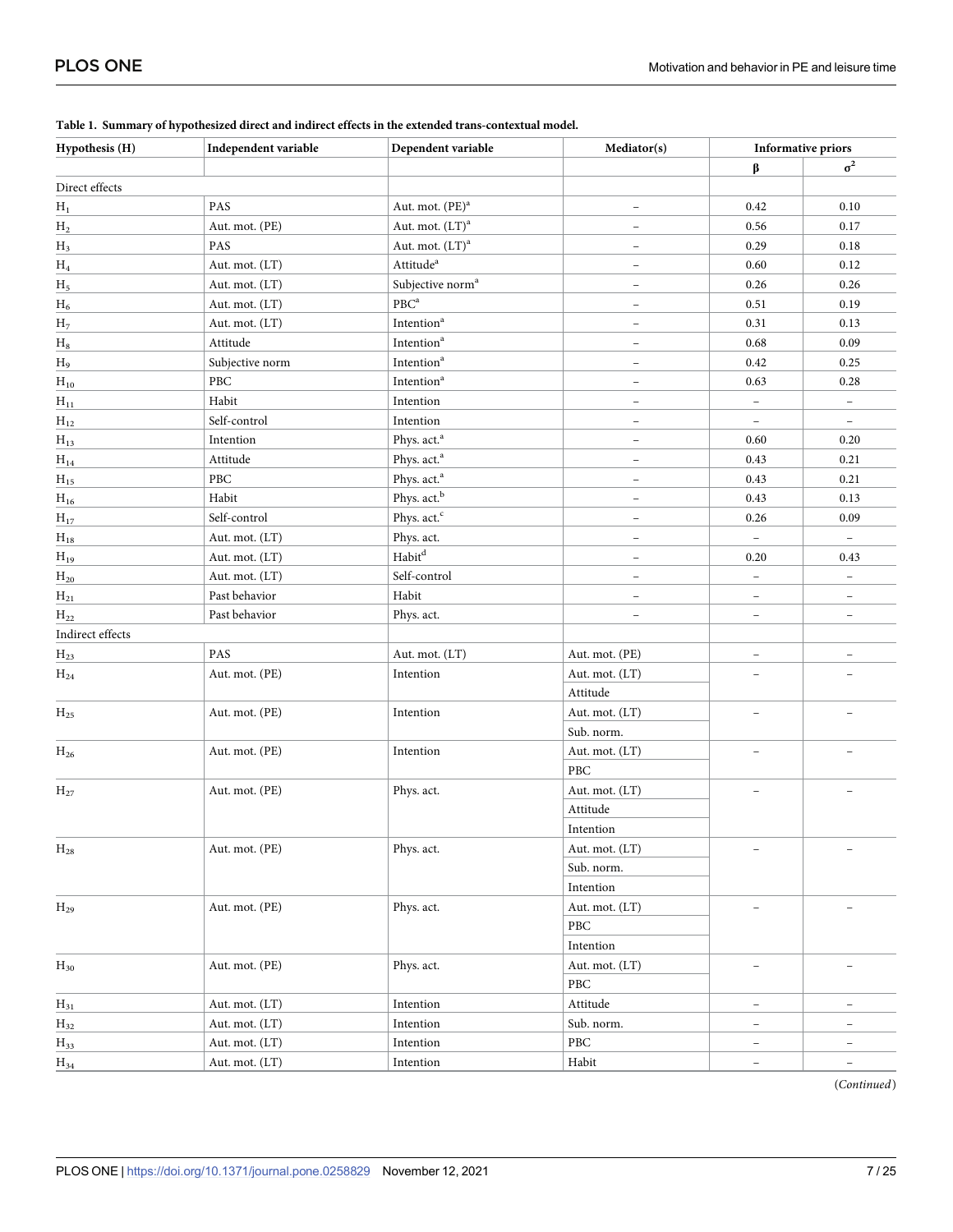| Hypothesis (H) | Independent variable | Dependent variable | Mediator(s)  | <b>Informative priors</b> |                   |  |
|----------------|----------------------|--------------------|--------------|---------------------------|-------------------|--|
|                |                      |                    |              | β                         | $\sigma^2$        |  |
| $H_{35}$       | Aut. mot. (LT)       | Intention          | Self-control | $\overline{\phantom{0}}$  |                   |  |
| $H_{36}$       | Aut. mot. (LT)       | Phys. act.         | Attitude     |                           |                   |  |
|                |                      |                    | Intention    |                           |                   |  |
| $H_{37}$       | Aut. mot. (LT)       | Phys. act.         | Sub. norm.   |                           |                   |  |
|                |                      |                    | Intention    |                           |                   |  |
| $H_{38}$       | Aut. mot. (LT)       | Phys. act.         | PBC          |                           |                   |  |
|                |                      |                    | Intention    |                           |                   |  |
| $H_{39}$       | Aut. mot. (LT)       | Habit              | Phys. act    |                           |                   |  |
| $H_{40}$       | Aut. mot. (LT)       | Self-control       | Phys. act    | $\qquad \qquad$           | $\qquad \qquad -$ |  |
| $H_{41}$       | Past beh.            | Habit              | Phys. act    |                           |                   |  |

#### <span id="page-7-0"></span>Table 1. (Continued)

Note. <sup>a</sup>Prior values derived from Hagger and Chatzisarantis [[18](#page-20-0)];

<sup>b</sup>Prior values derived from Gardner et al. [<u>49];</u>

<sup>c</sup>Prior values derived from de Ridder et al. [\[38\]](#page-21-0);

 ${}^{d}$ Prior value derived from Kaushal et al. [\[36\]](#page-21-0). PAS = Perceived autonomy support; Aut. mot. = Autonomous motivation; PE = Physical education context; LT = Leisuretime context; PBC = Perceived behavioral control; Sub. norm = Subjective norm; Phys. act = Self-reported leisure-time physical activity participation; Past. beh. = Past leisure-time physical activity behavior.

<https://doi.org/10.1371/journal.pone.0258829.t001>

previous research applying confirmatory factor analyses. Items tapping each construct exhibited satisfactory factor loadings, average variance extracted, and composite reliability estimates [[5](#page-20-0), [46,](#page-22-0) [56](#page-22-0)]. Furthermore, we also conducted a pilot study in which the validity of the translated transcontextual measures was tested in the target population [\[57](#page-22-0)]. This study used single-indicator latent variable model using omega reliability estimates to control for measurement error. Simulation research using full structural equation models and single-indicator models has revealed little difference in the parameter estimates in models either approach [[58](#page-22-0)]. These data provided support for the use of these measures in this population, particularly the construct and predictive validity of the measures in the context of the trans-contextual model. Full details of the measures used are available in Appendix A in [S1 File.](#page-19-0)



**[Fig 1. H](#page-5-0)ypothesized relations among constructs of the extended trans-contextual model.** Effects of past behavior on all other model constructs have been omitted for clarity.

<https://doi.org/10.1371/journal.pone.0258829.g001>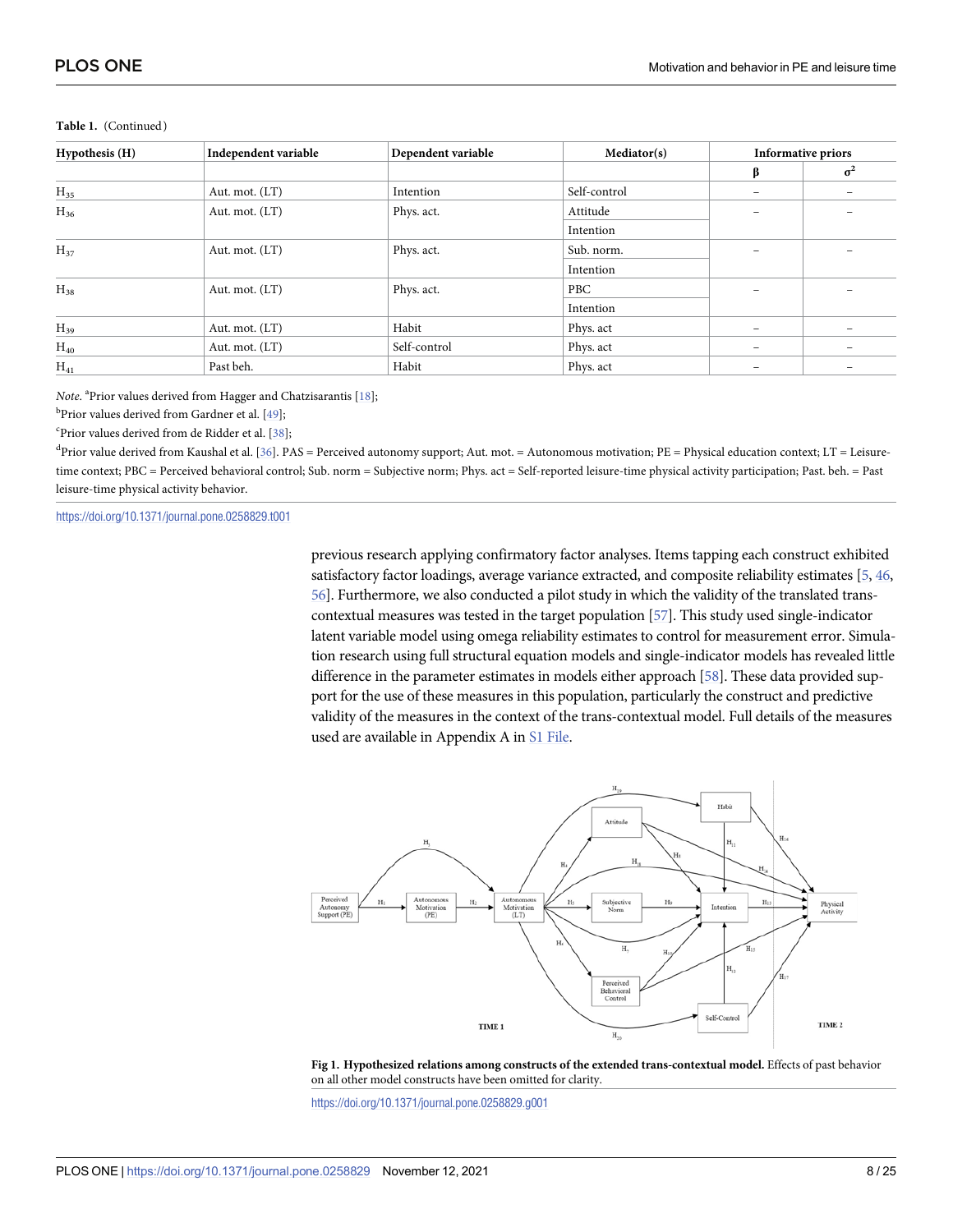<span id="page-8-0"></span>**Perceived autonomy support.** Students' perceived autonomy support from their PE teacher was measured using items from the Perceived Autonomy Support Scale for Exercise Settings  $[51]$ . The scale comprised 13 items (e.g., "I feel that my PE teacher provides me with choices and options to . . .") with responses provided on seven-point scales (1 = *strongly disagree* and 7 = *strongly agree*).

**Autonomous motivation.** Autonomous motivation toward in-school and out-of-school physical activities was measured using items from the Perceived Locus of Causality Questionnaire [\[52\]](#page-22-0). Two items measured *identified regulation* (e.g., "I do PE/physical activity because it is important to me to do well in PE/physical activity") and two items measured *intrinsic motivation* (e.g., "I do PE/physical activity because it is fun"). Responses were provided on sevenpoint scales (1 = *not true for me* and 7 = *very true for me*). For each of the PE and leisure-time contexts, a composite autonomous motivation score was computed by averaging scores on the identified regulation and intrinsic motivation items.

**Theory of planned behavior constructs.** Measures of students' attitudes, subjective norms, perceived behavioral control, and intentions with respect to their future participation in leisure-time physical activity were developed according to guidelines [\[53\]](#page-22-0). Attitudes were measured on three items in response to a common stem: "Participating in physical activity in the next five weeks will be. . .", with responses provided on seven-point scales (e.g., 1 = *unenjoyable* and 7 = *enjoyable*). Subjective norms (e.g., "Most people who are important to me think I should do active sports and/or vigorous physical activities during my leisure time in the next five weeks"), perceived behavioral control (e.g., "I am confident I could do active sports and/or vigorous physical activities during my leisure time in the next five weeks"), and intentions (e.g., "I intend to do active sports and/or vigorous physical activities during my leisure time in the next five weeks") were measured using two items each with responses provided on seven-point scales (e.g., 1 = *strongly disagree* and 7 = *strongly agree*).

**Habit.** Habit was measured using automaticity items from the Self-Reported Habit Index [\[21\]](#page-21-0) which focuses on personal experience of the behavior as 'automatic' and excludes items related to past behavior. The scale comprised four items (e.g., "Physical activity is something I do without thinking") with responses provided on seven-point scales (1 = *completely disagree* and 7 = *completely agree*).

**Trait self-control.** Students' trait self-control was measured using the 10-item Self-Discipline Scale (e.g., "I tend to carry out my plans") from the IPIP-HEXACO scales [[59](#page-23-0)] with responses provided on four-point scales (1 = *not like me at all* and 4 = *very much like me*).

**Behavior.** Past leisure-time physical activity at baseline and leisure-time physical activity participation at follow-up was measured using the short form of the International Physical Activity Questionnaire (IPAQ; 55). The IPAQ comprises four items recording the frequency (number of days) and duration (minutes per day) of engagement in moderate and vigorous physical activity, walking, and sitting over the past seven days. IPAQ data were processed according to established guidelines [\[60\]](#page-23-0). The procedure gives an estimate of physical activity in MET-minutes per week with higher MET-minute values indicating higher level of physical activity engagement. Full details of calculations used to produce physical activity estimates are presented in Appendix B in [S1 File.](#page-19-0) Internal consistency values for the short-form IPAQ exceed guideline cut-off values and scores on the scale demonstrate reasonable agreement with the long form in previous research [\[55\]](#page-22-0).

#### **Data analysis**

The proposed hypotheses of the extended trans-contextual model (see [Table 1](#page-6-0) and [Fig 1\)](#page-7-0) were tested using Bayesian path analytic models estimated with the Mplus 7.31 statistical software.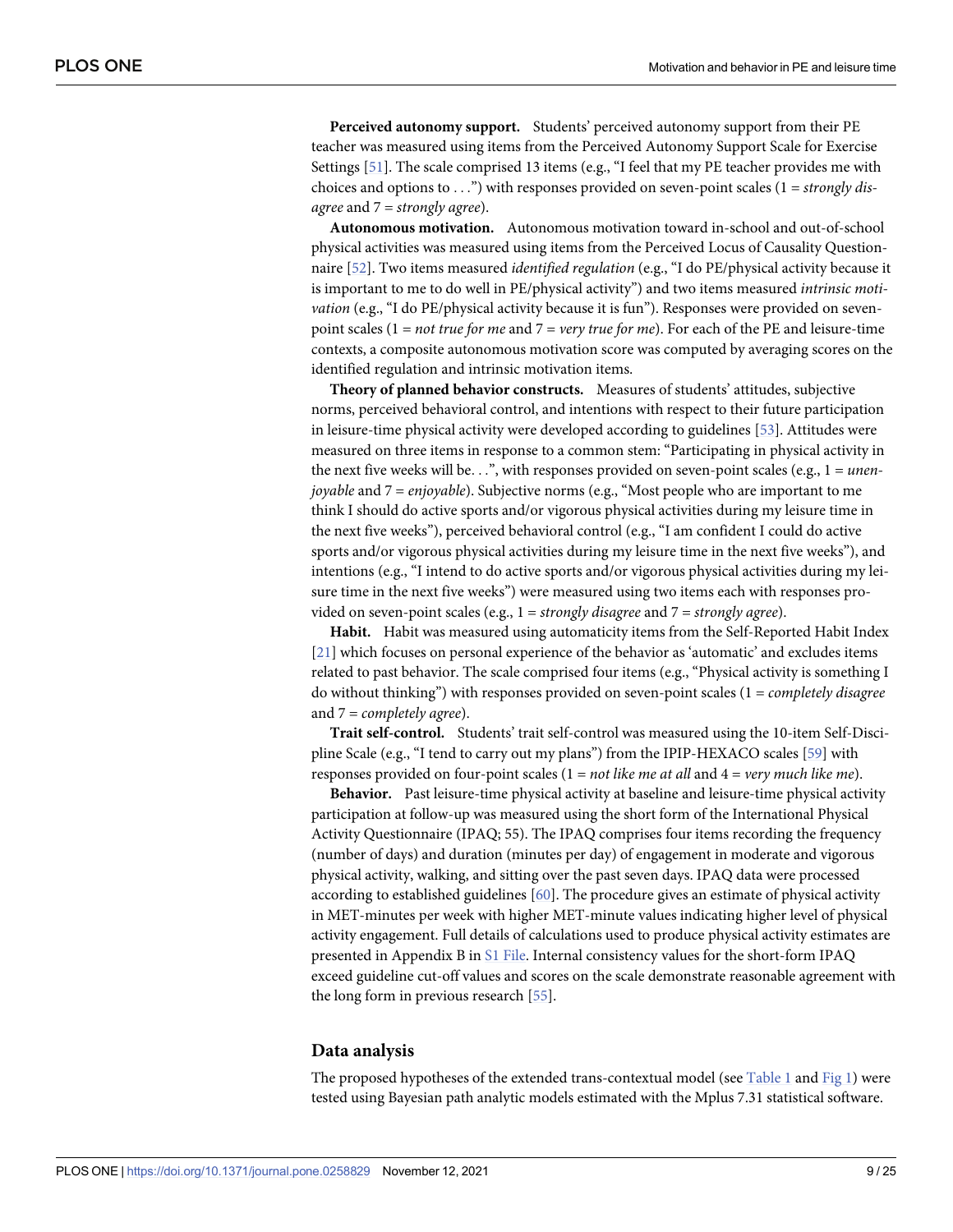<span id="page-9-0"></span>We computed composite scales study measures by computing an average of the items for each construct. We controlled for the effects of the intervention in the model by including effects of a binary variable representing intervention group membership  $(1 =$  allocated autonomy support intervention group, 0 = allocated to control group) on follow-up leisure-time physical activity participation. We controlled for effects of gender as a binary variable  $(0 =$  female, 1 = male) and age as a continuous variable by estimating effects of these variables on all other constructs in the model. Missing data for the model components were imputed using full information maximum likelihood (FIML) in Mplus.

A Markov Chain Monte Carlo (MCMC) simulation process using Gibbs' algorithm [\[61\]](#page-23-0) was applied to estimate our Bayesian path models in the present study. The first 50% of the iterations  $(N = 100,000)$  was used as a burn-in phase with the remainder used to test the specified model parameters. We established convergence of the parameter estimates in the Bayesian models according to the Gelman-Rubin [[62](#page-23-0)] criterion based on a potential scale reduction (PSR) value of 1.01. Our analysis required estimation of two models. We first estimated a model that adopted the non-informative default priors available in Mplus to estimate model parameters. The defaults assumed a normal distribution with a mean of zero and a variance value essentially equivalent to infinity  $(10^{10})$ . In our second model, we applied informative prior values taken from previous research [[18](#page-20-0), [36](#page-21-0), [38](#page-21-0), [49](#page-22-0)] to estimate model parameters. Specifically, priors for relations among the trans-contextual model constructs were taken from Hagger and Chatzisarantis' [\[18\]](#page-20-0) meta-analysis. The prior value for the effect of self-reported habit on leisure-time physical activity participation was derived from Gardner et al.'s [[46](#page-22-0)] meta-analysis of self-reported habit in physical activity. The prior value for the effect of trait self-control on leisure-time physical activity participation was taken from de Ridder et al.'s [\[38\]](#page-21-0) meta-analysis of trait self-control in health behaviors. The prior value for the effect of autonomous motivation in leisure time on habit was taken from Kaushal et al.'s [\[36\]](#page-21-0) integrated model test. Finally, we used non-informative prior values for remaining parameters without user-specified priors.

We used multiple published criteria to establish the goodness-of-fit of our proposed models with the data across the iterations of the Bayesian analysis [\[61\]](#page-23-0). These criteria included the 95% confidence interval of the difference in the goodness-of-fit chi-square value across the observed and replicated models, as well as the posterior predictive *p*-value (PPP). The goodness-of-fit chi-square value should have a positive upper limit, a negative lower limit, and be centered about zero, and the PPP value should be greater than .05 and approach .50, for wellfitting models. In addition, we also report the Bayesian Information Criterion (BIC), a relative fit index which allows researchers to identify the model with the greatest parsimony relative to fit as it includes a term that 'penalizes' overfitting. Cut-off values of .95 or greater for the CFI and TLI, and .06 for the RMSEA, have been proposed as indicative of good model fit. Furthermore, the 90% confidence intervals of each index should ideally exceed the cut-off values.

With respect to model parameters, a point estimate and 95% posterior credibility interval was produced for each parameter in the models. A non-zero credibility interval for a parameter provides confirmatory support for the proposed effect in the model. Point estimates and credibility intervals were also produced for the proposed indirect effects in the models [[63](#page-23-0)]. In addition, we also expected that specification of informative prior values in the second model would lead to increased precision in the point estimates. To demonstrate changes in precision, we followed Yuan and McKinnon's method which evaluates the extent to which the posterior credibility intervals about each parameter estimate is narrowed with the introduction of informative priors. If the width of the confidence intervals is reduced, we have sharp confirmation that inclusion of the prior values alongside the current data leads to increased precision in estimates. Data, syntax, and output files for our analyses are available online: [https://osf.io/z8axj.](https://osf.io/z8axj)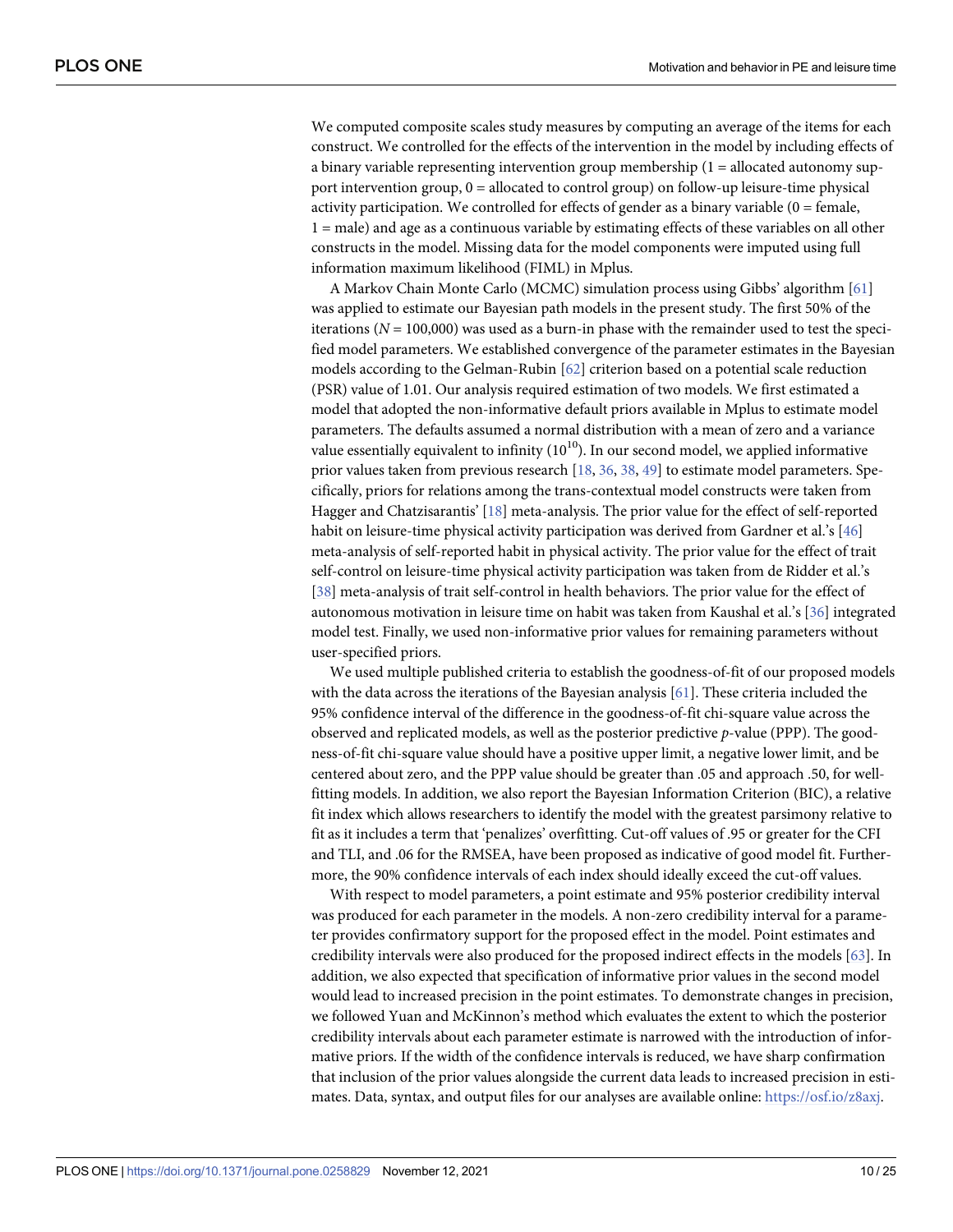# <span id="page-10-0"></span>**Results**

#### **Preliminary analyses**

Of the participants who completed the initial survey  $(N = 502)$ , 370 provided complete data at baseline and 298 participants (50% female; *M* age = 14.51, *SD* = 0.70) provided data for analysis after the second survey (19.46% attrition rate). Attrition was due to school absences. Percentage of missing data for the psychological constructs over time was low (*M* = 1.4%; range = 0.0% to 4.0%) and Little's MCAR test ( $\chi^2$  = 63.882, df = 70, *p* = .683) suggested the data were missing at random. In addition, there were no significant differences between those who completed study measures at both time points and those who did not on gender distribution,  $(\chi^2(1) = 0.403, p = .526)$ , age (*t*(368) = -0.463, *p* = .643), or baseline physical activity (*t*  $(368) = -1.103$ ,  $p = .271$ ). We also conducted a one-way MANOVA to examine differences in psychological variables between those who completed study measures at both time points and those who did not, which was not significant (*F*(9, 360) = 0.775, *p* = .639; Wilks' Λ = .981; partial  $\eta^2$  = .019). All constructs exhibited adequate internal consistency. Means, standard deviations, omega internal consistency coefficients and zero-order intercorrelations among study constructs are presented in Appendix C in [S1 File.](#page-19-0)

### **Path analyses**

Bayesian path analytic models using non-informative (Bayesian posterior predictive  $\chi^2$  95% CI  $=[-26.087, 57.542]$ ; PPP = 0.225; BIC = 9202.749) and informative priors for key model relationships (Bayesian posterior predictive  $\chi^2$  95% CI = [-18.211, 67.825]; prior PPP = 0.126; BIC = 9081.715) exhibited adequate goodness-of-fit with the data. In addition, the BIC indicated that the model that included informative priors exhibited better fit than the model with non-informative priors. Parameter estimates and 95% credibility intervals for the analysis with non-informative priors (Model 1) and the analysis including informative priors for key model relationships (Model 2) are presented in [Table 2](#page-11-0) and [Fig 2.](#page-13-0)

It is important to note that we did not conduct an a priori statistical power analysis for the current study as the main purpose of the trial was to test the effects of the intervention [\[50\]](#page-22-0). Nevertheless, we conducted a posteriori power analysis to check whether we had adequate power to test the current model. Our analysis was based on MacCallum, Browne, and Sugawara's [[64](#page-23-0)] statistical power determination based on the RMSEA. The final sample size (*N* = 298), a null hypothesis RMSEA of 0 and a study hypothesis RMSEA of 0.064, alpha set at 0.05, and 16 degrees of freedom were inputs for the analysis, which was conducted using the Webpower package in R  $[65]$  $[65]$  $[65]$ . The resulting power estimate of 0.805 indicated that we had sufficient statistical power to detect effects of the stipulated size.

Assuming the selected priors derived from meta-analyses were indicative of the population point estimates and distributions of effects among model constructs, we expected that Model 2 would yield greater precision in model parameter estimates compared to Model 1 [[63](#page-23-0)]. This was evaluated by examining the extent to which the credibility intervals about each parameter estimate differed across the models ([Table 2\)](#page-11-0). Results indicated that the width of the credibility intervals was narrowed for a few of the effects in Model 2 relative to Model 1, but not by a substantial margin in most cases. The adequate fit of both models suggests that including informative priors in the analyses for key model relationships did not have a substantial bearing on the pattern of effects in the model. Nevertheless, given that some parameters were more precise, particularly the direct effects of perceived autonomy support on autonomous motivation in PE and autonomous motivation in PE on autonomous motivation in leisure time, and the indirect effects of autonomous motivation in PE on autonomous motivation in leisure time and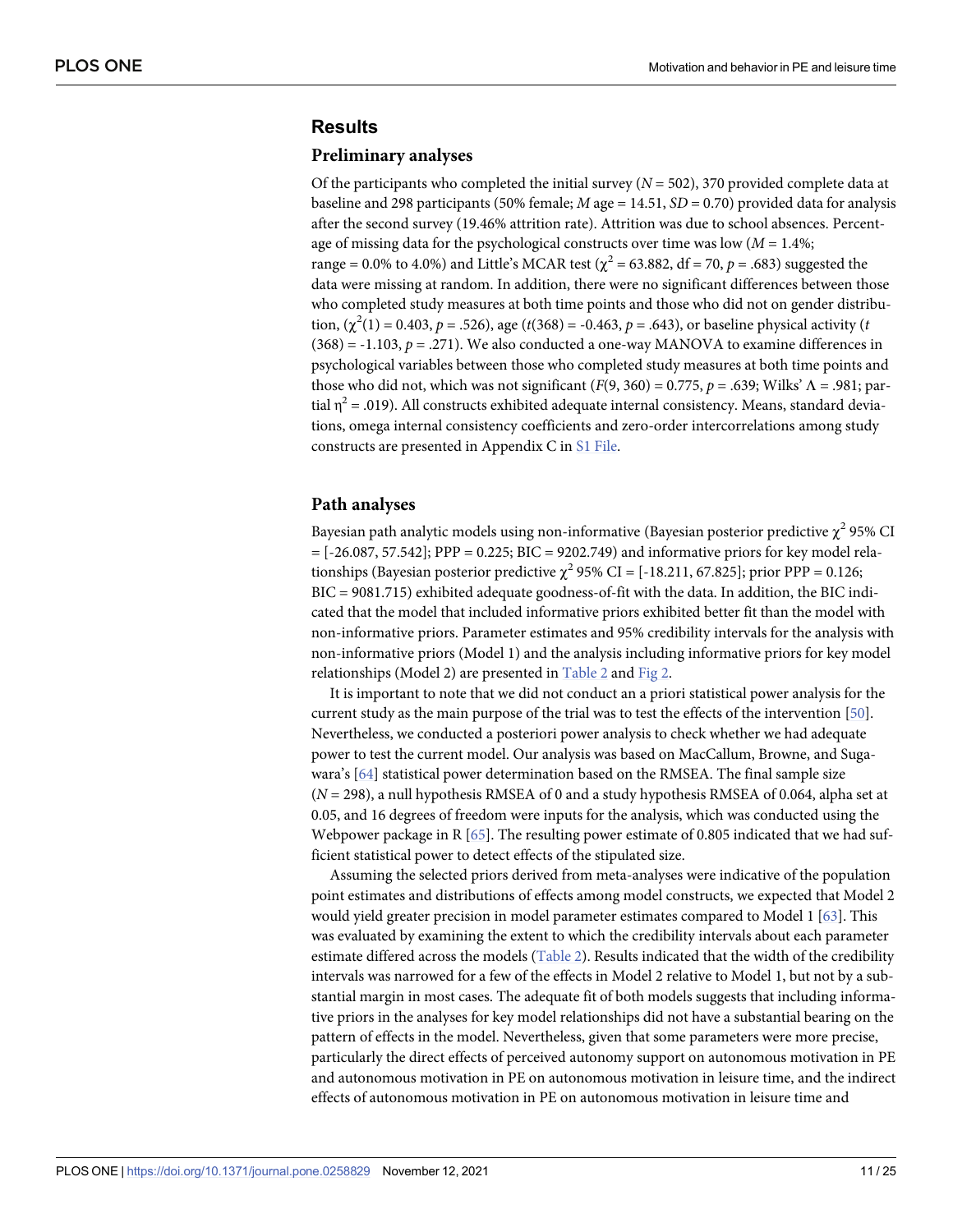| Independent variable<br>Dependent variable<br>H |                  | Mediator(s)                 | Model 1                  |                |                  | Model 2 |            |            | %diff |          |
|-------------------------------------------------|------------------|-----------------------------|--------------------------|----------------|------------------|---------|------------|------------|-------|----------|
|                                                 |                  |                             |                          | β              | 95% CrI          |         | β          | 95% CrI    |       |          |
|                                                 |                  |                             |                          |                | ${\bf L}{\bf L}$ | UL      |            | ${\rm LL}$ | UL    |          |
|                                                 | Direct effects   |                             |                          |                |                  |         |            |            |       |          |
| $H_1$                                           | PAS              | Aut. mot. (PE) <sup>†</sup> |                          | $2.403***$     | 1.485            | 3.018   | $1.222***$ | 0.625      | 1.634 | $-34.18$ |
| $H_2$                                           | Aut. mot. (PE)   | Aut. mot. $(LT)$ †          | $\overline{\phantom{a}}$ | $0.449***$     | 0.364            | 0.536   | $0.452***$ | 0.366      | 0.537 | $-0.58$  |
| $H_3$                                           | PAS              | Aut. mot. $(LT)$ †          | $\overline{\phantom{m}}$ | $0.140*$       | 0.012            | 0.264   | $0.138*$   | 0.011      | 0.265 | 0.79     |
| $H_4$                                           | Aut. mot. (LT)   | Attitude†                   | $\overline{\phantom{a}}$ | $0.433***$     | 0.343            | 0.523   | $0.437***$ | 0.348      | 0.526 | $-1.11$  |
| Н5                                              | Aut. mot. (LT)   | Sub. norm†                  | $\overline{\phantom{a}}$ | $0.164*$       | 0.007            | 0.321   | $0.166*$   | 0.012      | 0.322 | $-1.27$  |
| $H_6$                                           | Aut. mot. (LT)   | PBC <sup>+</sup>            | $\overline{\phantom{a}}$ | $0.221***$     | 0.119            | 0.322   | $0.225***$ | 0.125      | 0.326 | $-0.99$  |
| H <sub>7</sub>                                  | Aut. mot. (LT)   | Intention <sup>+</sup>      | $\overline{\phantom{a}}$ | $0.410***$     | 0.304            | 0.516   | $0.403***$ | 0.298      | 0.507 | $-1.42$  |
| $\rm{H}_{8}$                                    | Attitude         | Intention†                  | $\overline{\phantom{a}}$ | $0.166**$      | 0.057            | 0.275   | $0.182***$ | 0.076      | 0.289 | $-2.29$  |
| H9                                              | Sub. norm        | Intention†                  | $\overline{\phantom{a}}$ | $0.118***$     | 0.058            | 0.178   | $0.118***$ | 0.059      | 0.178 | $-0.83$  |
| $H_{10}$                                        | PBC              | Intention†                  | $\overline{\phantom{0}}$ | $0.325***$     | 0.227            | 0.422   | $0.324***$ | 0.228      | 0.420 | $-1.54$  |
| $H_{11}$                                        | Habit            | Intention                   | $\overline{\phantom{a}}$ | 0.057          | $-0.029$         | 0.144   | 0.058      | $-0.028$   | 0.144 | $-0.58$  |
| $H_{12}$                                        | Self-control     | Intention                   | $\overline{\phantom{a}}$ | $0.217*$       | 0.032            | 0.400   | $0.214*$   | 0.030      | 0.399 | 0.27     |
| $H_{13}$                                        | Intention        | Phys. act. <sup>+</sup>     | $\overline{\phantom{0}}$ | $-0.001$       | $-0.062$         | 0.060   | 0.000      | $-0.060$   | 0.061 | $-0.82$  |
| $H_{14}$                                        | Attitude         | Phys. act. <sup>+</sup>     | $\overline{\phantom{a}}$ | $0.092**$      | 0.032            | 0.151   | $0.093**$  | 0.034      | 0.152 | $-0.84$  |
| $H_{15}$                                        | PBC              | Phys. act. <sup>†</sup>     | $\overline{\phantom{a}}$ | $-0.029$       | $-0.085$         | 0.026   | $-0.029$   | $-0.084$   | 0.026 | $-0.90$  |
| $H_{16}$                                        | Habit            | Phys. act. <sup>†</sup>     | $\equiv$                 | $-0.005$       | $-0.051$         | 0.040   | $-0.004$   | $-0.049$   | 0.042 | 0.00     |
| $H_{17}$                                        | Self-control     | Phys. act. <sup>+</sup>     | $\overline{\phantom{a}}$ | $0.104*$       | 0.003            | 0.206   | $0.107*$   | 0.007      | 0.207 | $-1.48$  |
| $H_{18}$                                        | Aut. mot. (LT)   | Phys. act.                  | $\overline{\phantom{a}}$ | $-0.017$       | $-0.079$         | 0.045   | $-0.019$   | $-0.080$   | 0.043 | $-0.81$  |
| $H_{19}$                                        | Aut. mot. (LT)   | Habit†                      | $\overline{\phantom{0}}$ | 0.121          | $-1.592$         | 2.637   | $0.532***$ | 0.392      | 0.671 | $-93.40$ |
| $H_{20}$                                        | Aut. mot. (LT)   | Self-control                | $\overline{\phantom{a}}$ | $0.108***$     | 0.046            | 0.171   | $0.138***$ | 0.071      | 0.207 | 8.80     |
| $H_{21}$                                        | Past behavior    | Habit                       | $\overline{\phantom{a}}$ | $1.521***$     | $-3.089$         | 0.658   | $0.799***$ | 0.397      | 1.206 | $-78.41$ |
| $H_{22}$                                        | Past beh. (LT)   | Phys. act.                  | $\overline{\phantom{a}}$ | $0.675***$     | 0.519            | 0.829   | $0.672***$ | 0.518      | 0.827 | $-0.32$  |
|                                                 | Indirect effects |                             |                          |                |                  |         |            |            |       |          |
| $H_{23}$                                        | PAS              | Aut. mot. (LT)              | Aut. mot. (PE)           | $1.059***$     | 0.643            | 1.449   | $0.547***$ | 0.276      | 0.777 | $-37.84$ |
| $H_{24}$                                        | Aut. mot. (PE)   | Intention                   | Aut. mot. (LT)           | $0.032**$      | 0.011            | 0.057   | $0.035***$ | 0.014      | 0.061 | 2.17     |
|                                                 |                  |                             | Attitude                 |                |                  |         |            |            |       |          |
| $H_{25}$                                        | Aut. mot. (PE)   | Intention                   | Aut. mot. (LT)           | $0.008*$       | 0.000            | 0.020   | $0.008*$   | 0.001      | 0.020 | $-5.00$  |
|                                                 |                  |                             | Sub. norm.               |                |                  |         |            |            |       |          |
| $H_{26}$                                        | Aut. mot. (PE)   | Intention                   | Aut. mot. (LT)           | $0.032***$     | 0.015            | 0.053   | $0.032***$ | 0.016      | 0.054 | 0.00     |
|                                                 |                  |                             | PBC                      |                |                  |         |            |            |       |          |
| $H_{27}$                                        | Aut. mot. (PE)   | Phys. act.                  | Aut. mot. (LT)           | 0.000          | $-0.002$         | 0.002   | 0.000      | $-0.002$   | 0.002 | 0.00     |
|                                                 |                  |                             | Attitude                 |                |                  |         |            |            |       |          |
|                                                 |                  |                             | Intention                |                |                  |         |            |            |       |          |
| $H_{28}$                                        | Aut. mot. (PE)   | Phys. act.                  | Aut. mot. (LT)           | 0.000          | $-0.001$         | 0.001   | 0.000      | $-0.001$   | 0.001 | 0.00     |
|                                                 |                  |                             | Sub. norm.               |                |                  |         |            |            |       |          |
|                                                 |                  |                             | Intention                |                |                  |         |            |            |       |          |
| $H_{29}$                                        | Aut. mot. (PE)   | Phys. act.                  | Aut. mot. (LT)           | 0.000          | $-0.002$         | 0.002   | 0.000      | $-0.002$   | 0.002 | 0.00     |
|                                                 |                  |                             | PBC                      |                |                  |         |            |            |       |          |
|                                                 |                  |                             | Intention                |                |                  |         |            |            |       |          |
| $H_{30}$                                        | Aut. mot. (PE)   | Phys. act.                  | Aut. mot. (LT)           | $-0.003$       | $-0.009$         | 0.003   | $-0.003$   | $-0.009$   | 0.003 | 0.00     |
|                                                 |                  |                             | PBC                      |                |                  |         |            |            |       |          |
| $H_{31}$                                        | Aut. mot. (LT)   | Intention                   | Attitude                 | $0.071**$      | 0.024            | 0.123   | $0.079***$ | 0.032      | 0.131 | 0.00     |
| $H_{32}$                                        | Aut. mot. (LT)   | Intention                   | Sub. norm.               | $0.018^{\ast}$ | 0.001            | 0.043   | $0.019*$   | 0.001      | 0.044 | 2.38     |

<span id="page-11-0"></span>**[Table 2.](#page-10-0) Parameter estimates (β) with 95% credibility intervals for hypothesized effects from the Bayesian path analyses of the extended trans-contextual model for leisure-time physical activity.**

(*Continued*)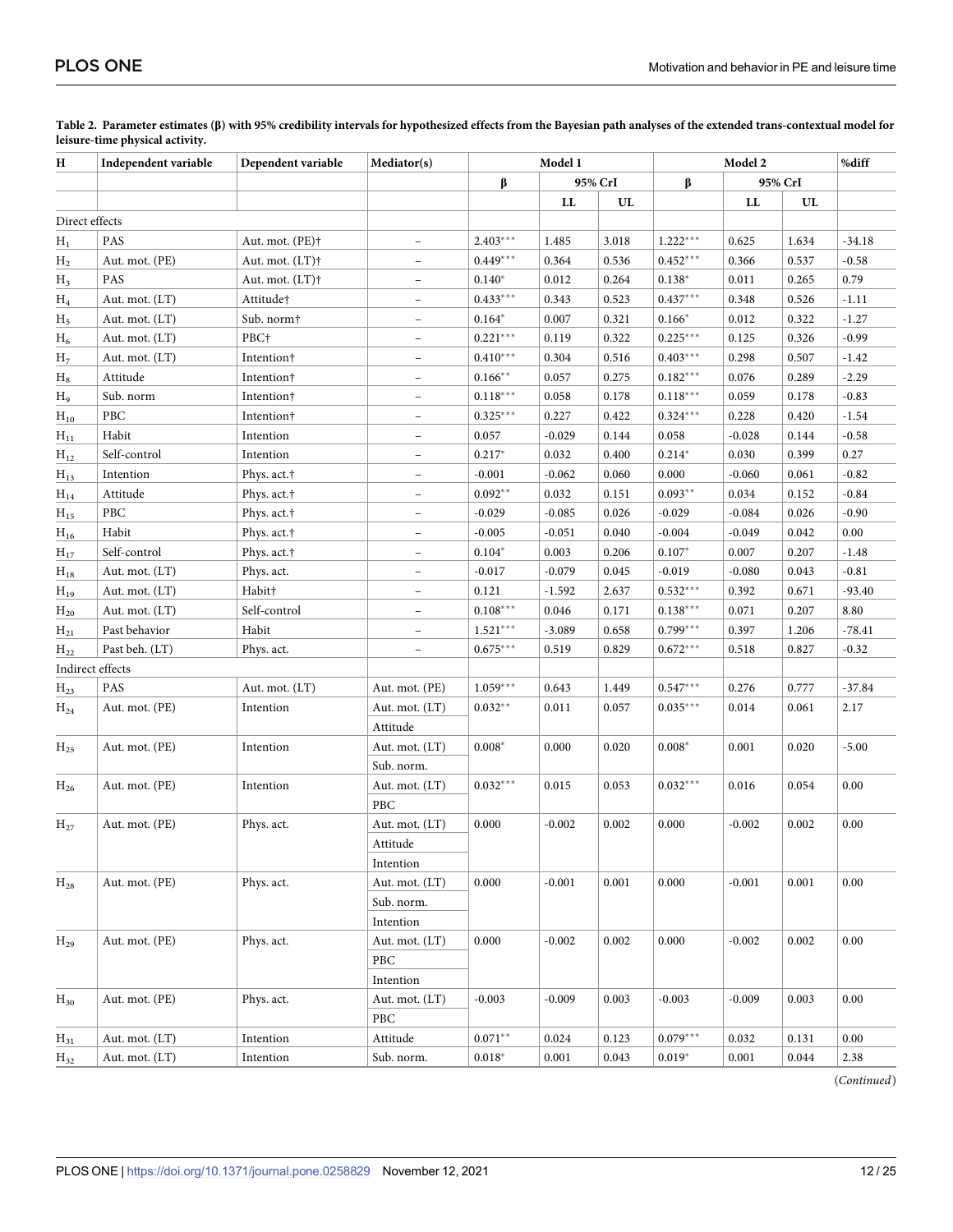| H        | Independent variable | Dependent variable | Mediator(s)  |            | Model 1  |         | Model 2    |          |       | %diff    |
|----------|----------------------|--------------------|--------------|------------|----------|---------|------------|----------|-------|----------|
|          |                      |                    |              | β          |          | 95% CrI |            | 95% CrI  |       |          |
|          |                      |                    |              |            | LL       | UL      |            | LL       | UL    |          |
| $H_{33}$ | Aut. mot. (LT)       | Intention          | <b>PBC</b>   | $0.071***$ | 0.035    | 0.115   | $0.072***$ | 0.037    | 0.115 | $-2.50$  |
| $H_{34}$ | Aut. mot. (LT)       | Intention          | Habit        | 0.003      | $-0.117$ | 0.240   | 0.030      | $-0.015$ | 0.079 | $-73.67$ |
| $H_{35}$ | Aut. mot. (LT)       | Intention          | Self-control | $0.022*$   | 0.003    | 0.052   | $0.028*$   | 0.004    | 0.064 | 22.45    |
| $H_{36}$ | Aut. mot. (LT)       | Phys. act.         | Attitude     | 0.000      | $-0.005$ | 0.005   | 0.000      | $-0.005$ | 0.005 | 0.00     |
|          |                      |                    | Intention    |            |          |         |            |          |       |          |
| $H_{37}$ | Aut. mot. (LT)       | Phys. act.         | Sub. norm.   | 0.000      | $-0.001$ | 0.001   | 0.000      | $-0.001$ | 0.001 | 0.00     |
|          |                      |                    | Intention    |            |          |         |            |          |       |          |
| $H_{38}$ | Aut. mot. (LT)       | Phys. act.         | <b>PBC</b>   | 0.000      | $-0.005$ | 0.005   | 0.000      | $-0.005$ | 0.005 | 0.00     |
|          |                      |                    | Intention    |            |          |         |            |          |       |          |
| $H_{39}$ | Aut. mot. (LT)       | Phys. act          | Habit        | 0.000      | $-0.071$ | 0.056   | $-0.002$   | $-0.027$ | 0.023 | $-60.63$ |
| $H_{40}$ | Aut. mot. (LT)       | Phys. act          | Self-control | 0.011      | 0.000    | 0.026   | $0.014*$   | 0.001    | 0.033 | 23.08    |
| $H_{41}$ | Past beh.            | Phys. act          | Habit        | $-0.002$   | $-0.127$ | 0.108   | $-0.003$   | $-0.042$ | 0.035 | $-67.23$ |

#### Table 2. (Continued)

*Note*. †Parameters with informative priors. Model 1 = Bayesian path model with non-informative priors; Model 2 = Bayesian path model including informative priors; H = Hypothesis; β = Parameter estimate; 95% CrI = 95% credibility interval of path coefficient; %diff = Percent difference in 95% credibility interval of path coefficients of path analysis including informative priors for specified model relationships compared to analysis using non-informative priors (negative numbers indicate a narrowing of credibility intervals when using informative priors); PAS = Perceived autonomy support; Aut. mot. = Autonomous motivation; PE = Physical education contexts; LT = Leisure-time context; PBC = Perceived behavioral control; Sub. norm = Subjective norm; Phys. act = Self-reported leisure-time physical activity participation; Past. Beh. = Past leisure-time physical activity behavior.

#### $\phi$   $<$  .05

 $p < .01$ 

 $\int_{0}^{***} p < .001$ .

<https://doi.org/10.1371/journal.pone.0258829.t002>

intention, we elected to evaluate our hypothesis tests based on the model using informative priors (Model 2). If the posterior distribution for each effect, represented by the credibility intervals about the coefficients, did not include zero, then the effect was considered supported and the posterior probability of a non-zero value for the coefficient exceeds 0.975.

In terms of direct effects, we found a non-zero effect of perceived autonomy support in PE on autonomous motivation in PE (H1; β = 1.222, 95% CI [0.6425, 1.634], *p <* .001). There was also a non-zero trans-contextual effect of autonomous motivation in PE on autonomous motivation in leisure time (H<sub>2</sub>; β = 0.452, 95% CI [0.366, 0.537],  $p < .001$ ), and perceived autonomy support in PE also had a non-zero effect on autonomous motivation in leisure time (H<sub>3</sub>;  $\beta$  = 0.138, 95% CI  $[0.011, 0.265], p < .001$ ). We also found non-zero effects of autonomous motivation in leisure time on attitudes (H<sub>4</sub>; β = 0.437, 95% CI [0.348, 0.526], *p* < .001), subjective norms (H<sub>5</sub>; β = 0.166, 95% CI [0.012, 0.322],  $p = .017$ ), and perceived behavioral control (H<sub>6</sub>; β  $= 0.225, 95\%$  CI [0.125, 0.326],  $p < .001$ ). There were also non-zero effects of attitudes (H<sub>8</sub>;  $\beta =$ 0.182, 95% CI [0.076, 0.289],  $p < .001$ ), subjective norms (H<sub>9</sub>; β = 0.118, 95% CI [0.059, 0.178], *p* < .001), and perceived behavioral control (H<sub>10</sub>; β = 0.324, 95% CI [0.228, 0.420], *p* < .001) on intentions. Moreover, there were non-zero effects of autonomous motivation in leisure time (H<sub>7</sub>;  $\beta = 0.403$ , 95% CI [0.298, 0.507],  $p < .001$  and trait self-control (H<sub>12</sub>;  $\beta = 0.214$ , 95% CI [0.030, 0.399],  $p = .012$ ) on intentions, but the effect of habit on intention (H<sub>11</sub>) was no different from zero. We found non-zero effects of attitude (H<sub>14</sub>; β = 0.093, 95% CI [0.034, 0.152], *p* = .001), trait self-control (H<sub>17</sub>; β = 0.107, 95% CI [0.007, 0.207], *p* = .018), and past physical activity participation (H<sub>22</sub>; β = 0.672, 95% CI [0.518, 0.827],  $p < .001$ ) on leisure-time physical activity participation at follow-up, while effects of intention  $(H_{13})$ , perceived behavioral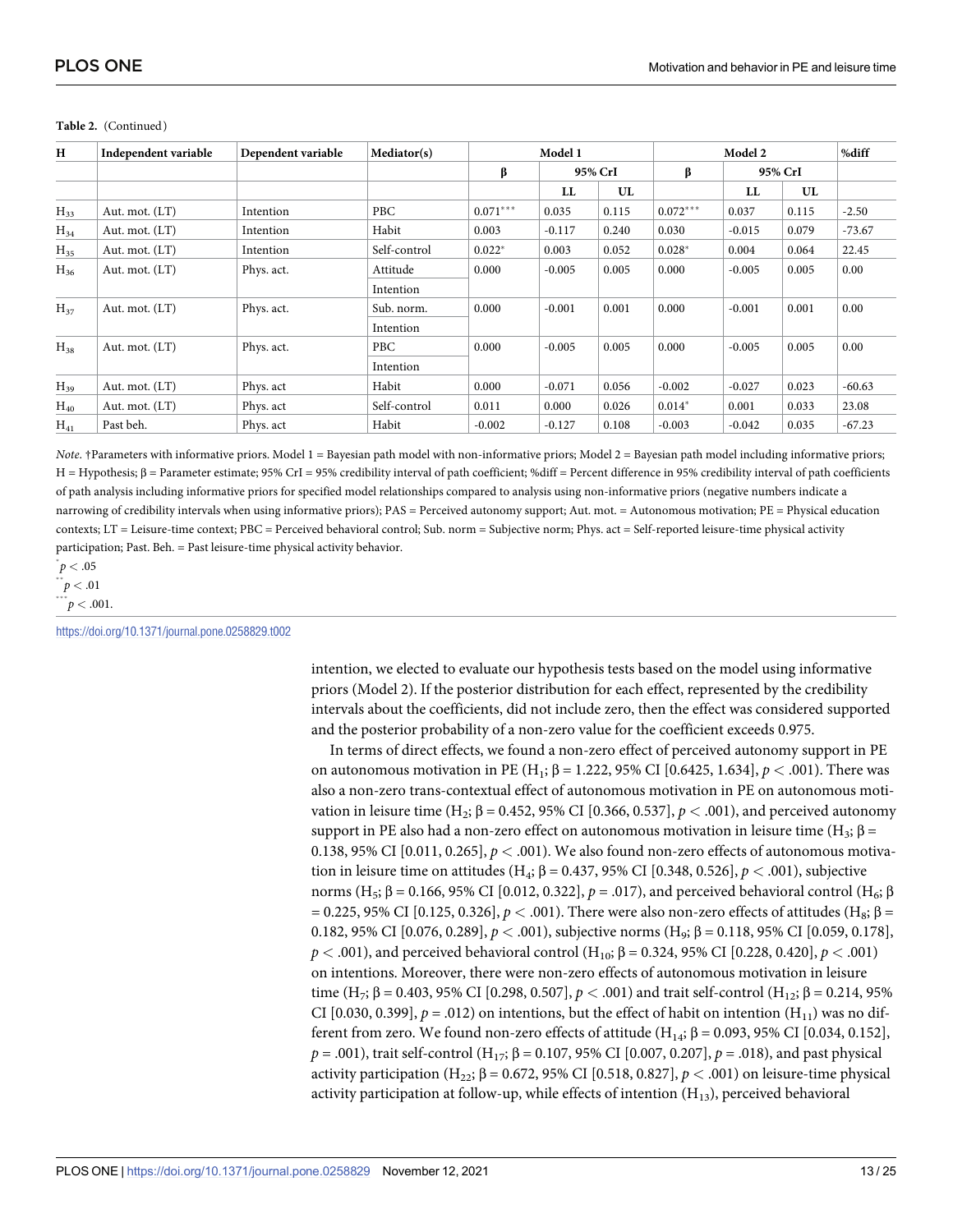<span id="page-13-0"></span>

**[Fig 2. P](#page-10-0)arameter estimates from the Bayesian path analysis of the extended trans-contextual model for leisuretime physical activity including informative priors.** PE = Physical education context; LT = Leisure time context. Model parameters omitted for clarity: past physical activity behavior  $\rightarrow$  perceived autonomy support,  $\beta$  = 0.390, 95% CI [0.116, 0.664], *p* = .003; past physical activity behavior!autonomous motivation (PE), β = 0.368, 95% CI [-0.076, 0.799],  $p = .051$ ; past physical activity behavior $\rightarrow$ autonomous motivation (LT), β = 1.382, 95% CI [1.109, 1.654],  $p <$ .001; past physical activity behavior→attitude, β = 0.194, 95% CI [-0.109, 0.495], *p* = .106; past physical activity behavior→subjective norms, β = 0.337, 95% CI [-0.193, 0.867], *p* = .103; past physical activity behavior→perceived behavioral control, β = 0.593, 95% CI [0.249, 0.938], *p <* .001; past physical activity behavior!intention, β = 0.293, 95% CI [0.014, 0.574], *p* = .019; past physical activity behavior→habit, β = 0.799, 95% CI [0.397, 1.206], *p* < .001; past physical activity behavior!self-control, β = 0.153, 95% CI [-0.041, 0.348], *p* = .061; past physical activity behavior→physical activity behavior,  $β = 0.672$ , 95% CI [0.518, 0.827],  $p = .001$ .

<https://doi.org/10.1371/journal.pone.0258829.g002>

control (H<sub>15</sub>), habit (H<sub>16</sub>), and autonomous motivation in leisure time (H<sub>18</sub>) were no different from zero. In addition, there were non-zero effects of autonomous motivation in leisure time on habit (H<sub>19</sub>; β = 0.532, 95% CI [0.392, 0.671],  $p < .001$ ) and trait self-control (H<sub>20</sub>; β = 0.138, 95% CI [0.071, 0.207], *p <* .001). Finally, we found a non-zero effect of past behavior on habit (H21; β = 0.799, 95% CI [0.397, 1.206], *p <* .001). All effects were small-to-medium in size.

Focusing on the indirect effects, we found non-zero indirect effects of perceived autonomy support on autonomous motivation in leisure time mediated by autonomous motivation in PE (H23; β = 0.547, 95% CI [0.276, 0.777], *p <* .001). There were also non-zero effects of autonomous motivation in PE on intentions mediated by autonomous motivation in leisure time and attitude (H<sub>24</sub>; β = 0.035, 95% CI [0.014, 0.061],  $p < .001$ ), subjective norms (H<sub>25</sub>; β = 0.008, 95% CI [0.001, 0.020],  $p = .017$ ), and perceived behavioral control (H<sub>26</sub>; β = 0.032, 95% CI [0.016, 0.054], *p <* .001). Similarly, there were also non-zero indirect effects of autonomous motivation in leisure time on intentions mediated by attitude (H<sub>31</sub>; β = 0.079, 95% CI [0.032, 0.131],  $p < .001$ ), subjective norms (H<sub>32</sub>; β = 0.019, 95% CI [0.001, 0.044],  $p = .017$ ), and perceived behavioral control (H<sub>33</sub>; β = 0.072, 95% CI [0.037, 0.115],  $p$  < .001). There were also non-zero indirect effects of autonomous motivation in leisure-time on intention (H<sub>35</sub>; β = 0.028, 95% CI [0.004, 0.064],  $p = .012$ ) and physical activity participation (H<sub>40</sub>; β = 0.014, 95% CI  $[0.001, 0.033]$ ,  $p = .018$ ) mediated by trait self-control, but indirect effects mediated by habit were no different from zero  $(H_{34}, H_{39})$ . However, indirect effects of autonomous motivation in the PE (H<sub>27</sub>−H<sub>30</sub>) and leisure-time (H<sub>36</sub>−H<sub>38</sub>) contexts through the social cognition constructs on leisure-time physical activity participation were no different from zero, primarily because the intention-behavior relationship was also no different from zero. The indirect effect of past behavior on physical activity participation mediated by habit  $(H_{41})$  was also no different from zero. Finally, effects of the intervention on leisure-time physical activity participation, and effects of age on model constructs, were no different from zero. However, we found non-zero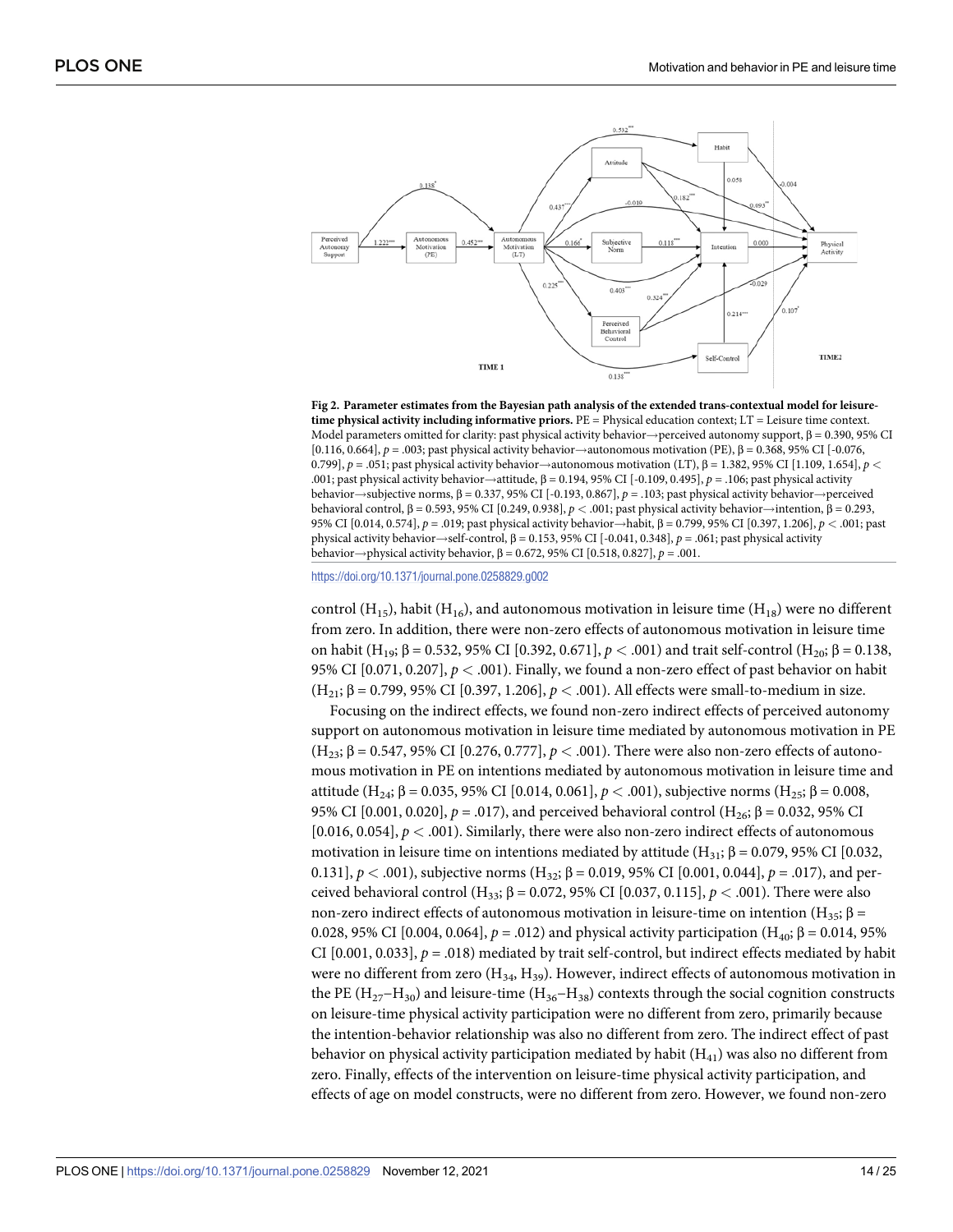effects of gender on autonomous motivation in PE (β = -.401, 95% CI [-0.717, -0.099], *p* = .004), with girls experiencing higher levels than boys, autonomous motivation in leisure time (β = 0.256, 95% CI [0.055, 0.458], *p* = .007), and attitudes (β = 0.210, 95% CI [0.016, 0.402], *p* = .017).

# **Discussion**

The purpose of the current research was to examine the determinants of lower secondary school students' leisure-time physical activity participation using an extended version of the trans-contextual model [\[5](#page-20-0)]. Specifically, the model was augmented to include two constructs that reflect non-conscious processes as predictors of leisure-time physical activity participation: self-reported habit [[21](#page-21-0)] and trait self-control [[37](#page-21-0)]. In addition, attitude was also set as a direct predictor of leisure-time physical activity participation, representing a further non-conscious process [[44](#page-22-0), [45](#page-22-0)]. Hypothesized relations among the extended trans-contextual model constructs were tested using a two-wave prospective survey design in a convenience sample of lower secondary school students. Data were analyzed using two Bayesian path analytic models: one specifying non-informative priors and one in which informed priors for key relations in the model derived from previous research were specified. Results indicated adequate fit of both models with the data. Perceived autonomy support predicted autonomous motivation in PE and leisure-time contexts, autonomous motivation in PE predicted autonomous motivation in a leisure-time context, and autonomous motivation in a leisure-time context predicted social cognition constructs (attitudes, perceived behavioral control) and intentions toward leisure-time physical activity participation. There were also indirect effects of perceived autonomy support on autonomous motivation in leisure time mediated by autonomous motivation in PE, and of autonomous motivation in PE and leisure time on intentions through the social cognition constructs. In contrast, the hypothesized indirect effects of autonomous motivation in both contexts on leisure-time physical activity participation were not supported, primarily due to effects of intention and perceived behavioral control on behavior that were no different from zero. However, attitudes and trait self-control predicted both intentions and behavior. Furthermore, there were indirect effects of autonomous motivation in leisure-time on intentions and physical activity participation mediated by self-control, but not habit. The Bayesian analytic approach demonstrated that the model was tenable with the model incorporating informative prior knowledge demonstrating better fit with the data and more precision for some of the parameter estimates.

Overall, current results supported hypotheses relating to the first two premises of the transcontextual model, that is, the premises specifying effects of perceived autonomy support on autonomous motivation in PE, and the trans-contextual effects of autonomous motivation across PE and leisure time context [[5](#page-20-0), [18](#page-20-0)]. It also provided support for the effects of autonomous motivation in leisure time on intentions to participate in leisure-time physical activity mediated by the attitude, subjective norm, and perceived behavioral control constructs from the theory of planned behavior. However, there was scant evidence for the third premise, due to an intention-physical activity participation relationship that was no different from zero. These findings suggest that, in the current sample, the trans-contextual model is effective in identifying motivational and social cognition determinants of secondary school students' intentions to participate in leisure-time physical activity, and the processes involved, but not their actual participation. We propose four possible interpretations of the current findings. First, results may raise questions on the effectiveness of the trans-contextual model in identifying the determinants of leisure-time physical activity participation. There have been occasions where studies on the motivational and social cognition constructs in multi-theory, integrated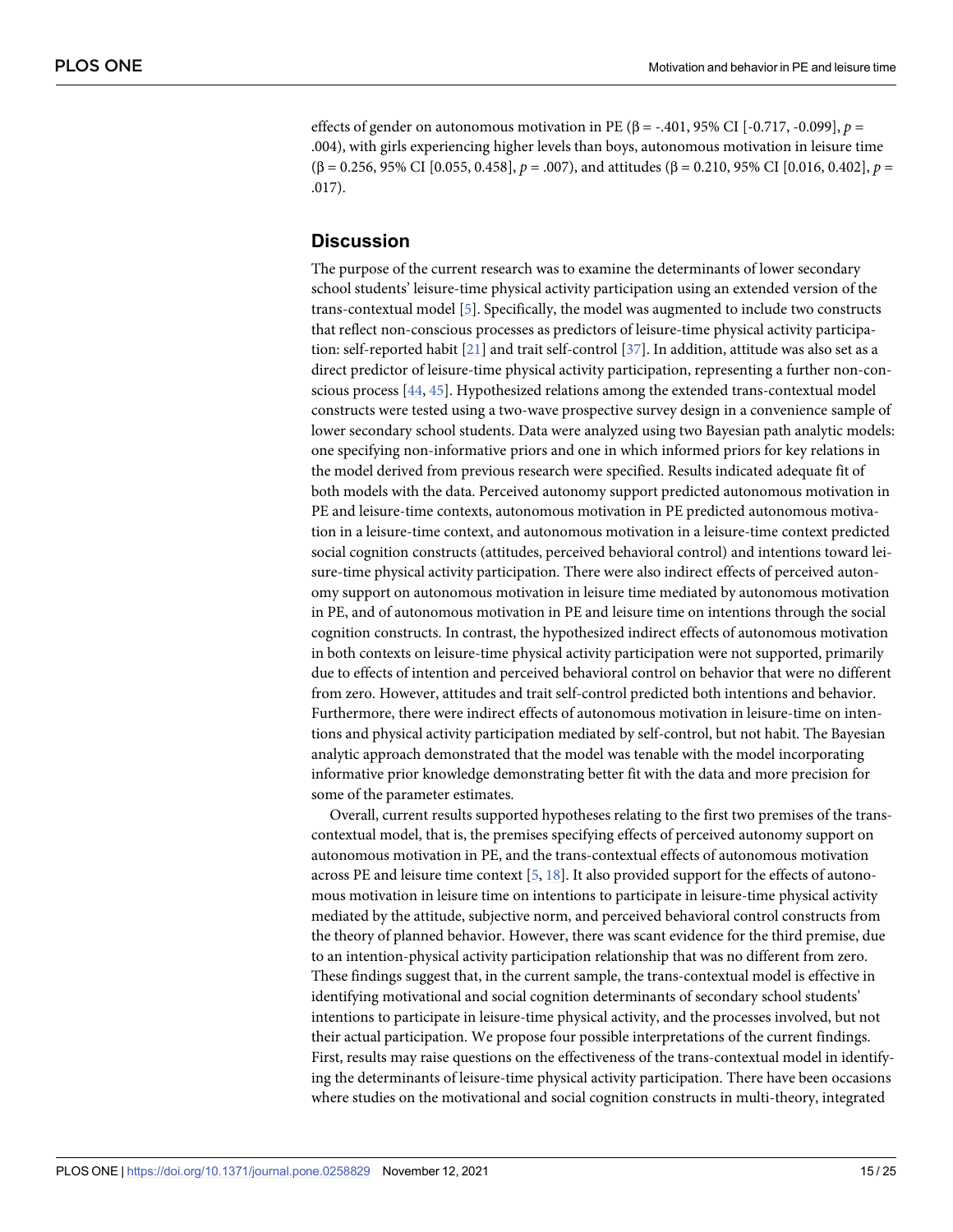<span id="page-15-0"></span>models have failed to yield non-zero effects for the primary predicted determinants of behavior [\[17,](#page-20-0) [20,](#page-20-0) [66\]](#page-23-0). Nevertheless, such occasions are rare, and are contrary to the substantive body of meta-analytic evidence applying the trans-contextual model [\[18\]](#page-20-0) and other integrated models that have supported effects more broadly and in multiple populations and contexts [\[67,](#page-23-0) [68\]](#page-23-0). Therefore, it may be premature to use the current data as a basis for rejecting the trans-contextual model.

A second interpretation may be that some of the hypothesized effects in the model were attenuated due to contextual factors that affected relations among constructs, particularly the intention-behavior relationship. It is important to note that the intention-behavior relationship is integral to the model as it is a key link in the 'motivational sequence' by which perceived autonomy support in PE and autonomous motivation in both contexts relates to leisure-time physical activity participation. An intention-behavior relationship that is no different from zero, therefore, suggests that the indirect effect of autonomy support and autonomous motivation in both contexts on behavior, a key premise of the model, is not supported. This should not, however, invalidate the model. Rather it may signpost potential contextual or environmental factors that lead to effects in the model are attenuated. For example, research has shown that extraneous constructs moderate the intention-behavior relationship [\[69\]](#page-23-0).

One possibility is that the current research was conducted in the context of an intervention. However, correlations of the intervention with key model constructs, particularly intentions and follow-up physical activity participation were no different from zero. In fact, the only effects of the intervention on variables from the current study were on perceived autonomy support and attitudes at baseline, and these effects were opposite to the predicted direction and were taken prior to the intervention. Furthermore, we also controlled for intervention effects in the current model, so reported effects were independent of intervention effects. This leaves the possibility of other extraneous constructs attenuating the intention-physical activity participation relationship in the current study. It is possible, for example, that students' intentions were particularly unstable or inconsistent with their subsequent behavior, given research that has confirmed these intention properties moderate these relations [\[69\]](#page-23-0). However, this possibility remains speculative as we have no data on intention stability or consistency, nor do we have any contextual or demographic information that would explain such inconsistencies.

A third explanation may be that participation in leisure-time physical activity in the current sample of school students was largely determined by constructs that reflect individual-level non-conscious processes, that is, constructs that impact behavior directly independent of intentions. That the only determinants of leisure-time physical activity participation in the current study were past physical activity participation, attitude, and trait self-control is consistent with this interpretation. Focusing first on the direct effect of trait self-control on behavior, this construct is proposed to reflect non-conscious processes insofar as those endorsing it are purported to exhibit adaptive self-regulatory skills that assist in pursuing goal-directed behaviors and help resist temptations to engage in alternative behaviors that may derail pursuit of the behavior [\[39,](#page-21-0) [43\]](#page-22-0). On the surface, such an effect implies that individuals applying such skills must engage in active, effortful decision making to ensure focus on the target behavior and manage distractions, a conscious process. This may be the case for behaviors with which the individual has little experience. However, where the individual has substantive experience and has engaged in such active deliberation over the management of the behavior and application of their skills, they are likely to have well-learned behavioral scripts or schemas stored in memory to manage distractions and maintain behavioral engagement, obviating the need for such conscious deliberation. This is consistent with research suggesting that individuals with good trait self-control are highly effective in managing their environment so as not to be encumbered by distractions and to ensure that the cues to their desired behavior are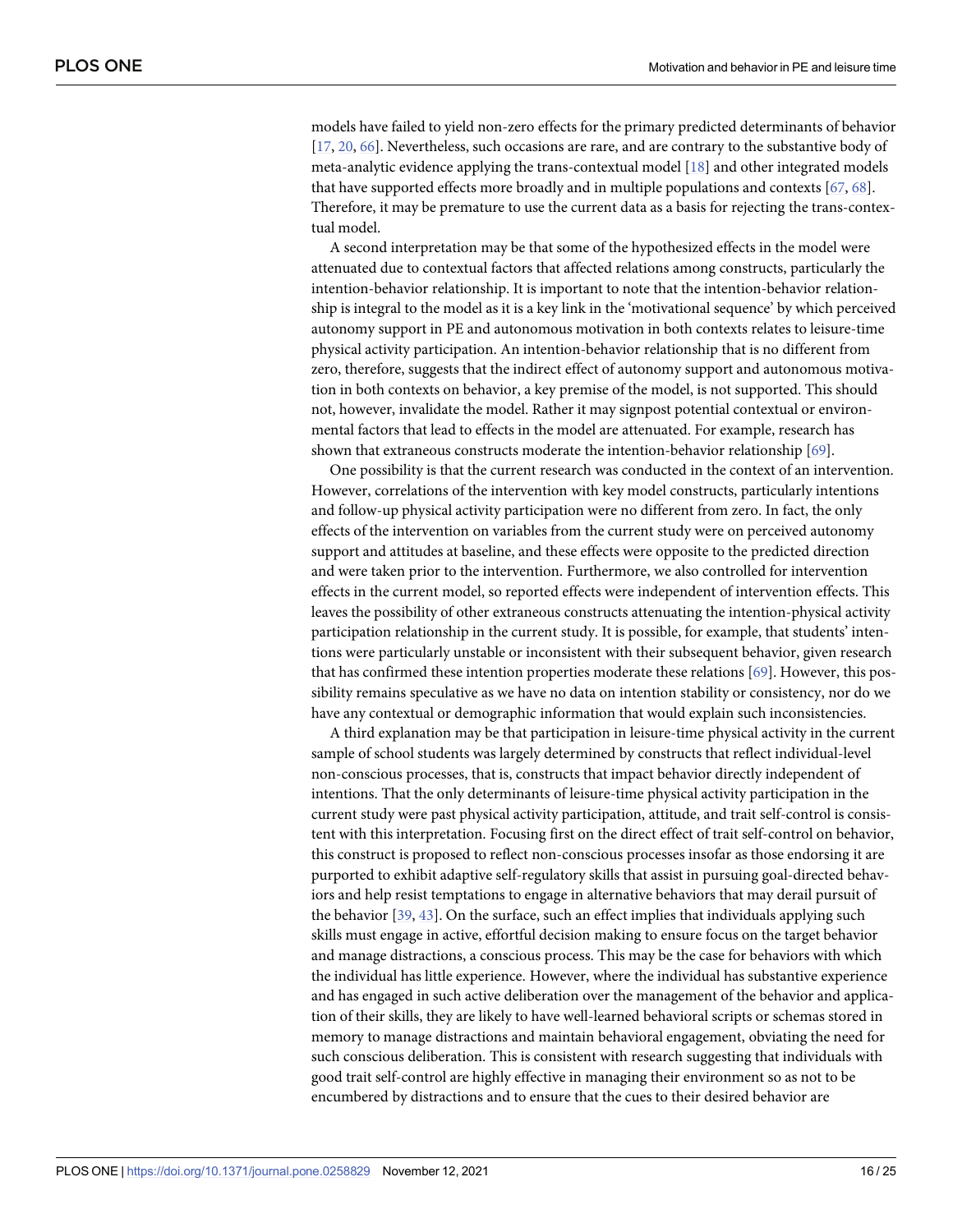<span id="page-16-0"></span>omnipresent [\[38\]](#page-21-0). While this mechanistic explanation is speculative, it may explain the direct effect of trait self-control on behavior in the current model and provides justification to explore the role of this constructs within the trans-contextual model.

A fourth and final interpretation is that social environmental factors may have contributed to the weak intention-behavior relationship. The high availability of inactive highly-appealing pastimes available to young people (e.g., computer games) and social norms within families and peer groups to engage in inactive pastimes may have contributed to failure of students to engage in physical activity even if they had autonomous motives and intentions to do so. This is consistent with the current data in which students' average intentions to engage in physical activity in their leisure time was above the scale mid-point  $(M = 5.651, SD = 1.282)$ . The effects of peer norms are especially strong in this age group, so young people with intentions to be active may find that they are superseded by their need to conform. These premises are consistent with ecological models that stress environmental influences [e.g., [70\]](#page-23-0), and research suggesting that such influences are important predictors of behavior beyond social cognition determinants [e.g., [71\]](#page-23-0). Analogously, if a child has low or no intention to participate in physical activity, they may still be compelled to spontaneously do so if their peer groups decides to have a 'kick about' with a football in their local park. The current study did not measure environmental influences, so such determinants cannot be empirically verified from the current data and should be considered speculative. Nevertheless, it points to the potential importance of incorporating constructs that reflect these environmental determinants within integrated models such as the trans-contextual model.

Turning to the direct effect of attitude on leisure-time physical activity participation, current findings are consistent with previous research that has found a direct effect of attitude components on behavior in multiple health contexts [\[44,](#page-22-0) [45\]](#page-22-0). Such effects might represent affective motives to engage in a behavior learned through positive or negative experiences that coincide with the behavior [\[72\]](#page-23-0). As a consequence, the anticipation of rewarding affective responses may be reasons why children and adolescents engage in physical activities outside of school without the need for reasoned decision making. Such an effect has not been identified in previous research adopting the trans-contextual model, but has been consistently identified in research applying the theory of planned behavior in health behavior contexts, including physical activity [\[45,](#page-22-0) [72\]](#page-23-0).

With respect to the direct effect of past physical activity behavior, current findings corroborate previous research reporting effects of past behavior on subsequent behavior in social cognition theories [e.g., 14, 25, 47, 73]. This research demonstrates that past behavior accounts for substantive variance in behavior and often attenuates effects of other constructs. The inclusion of past behavior in social cognition models is important as it provides an indication of the sufficiency of the theory [\[9](#page-20-0), [73](#page-23-0)]. The absence of effects of theory constructs other than past behavior provides an indication that the theory may be inadequate as a means to explain behavior beyond the stability of the behavior itself. Although in the case of the current research, the exclusion of past behavior did not restore effects of other constructs such as intention on behavior.

So, what might the large-sized effect of past behavior represent? Researchers have suggested that past behavior may model effects of unmeasured constructs in tests of these theories [[9](#page-20-0), [25\]](#page-21-0). Given social cognition theories incorporate constructs that reflect reasoned, deliberative processes, past behavior effects may model effects of constructs representing non-conscious processes such as habits and implicit beliefs. The substantive effect of past physical activity behavior on leisure-time physical activity participation in the current study suggests that lower secondary school students' physical activity in their leisure time may be a function of these kinds of constructs. Current findings suggest, however, that habit may not be among these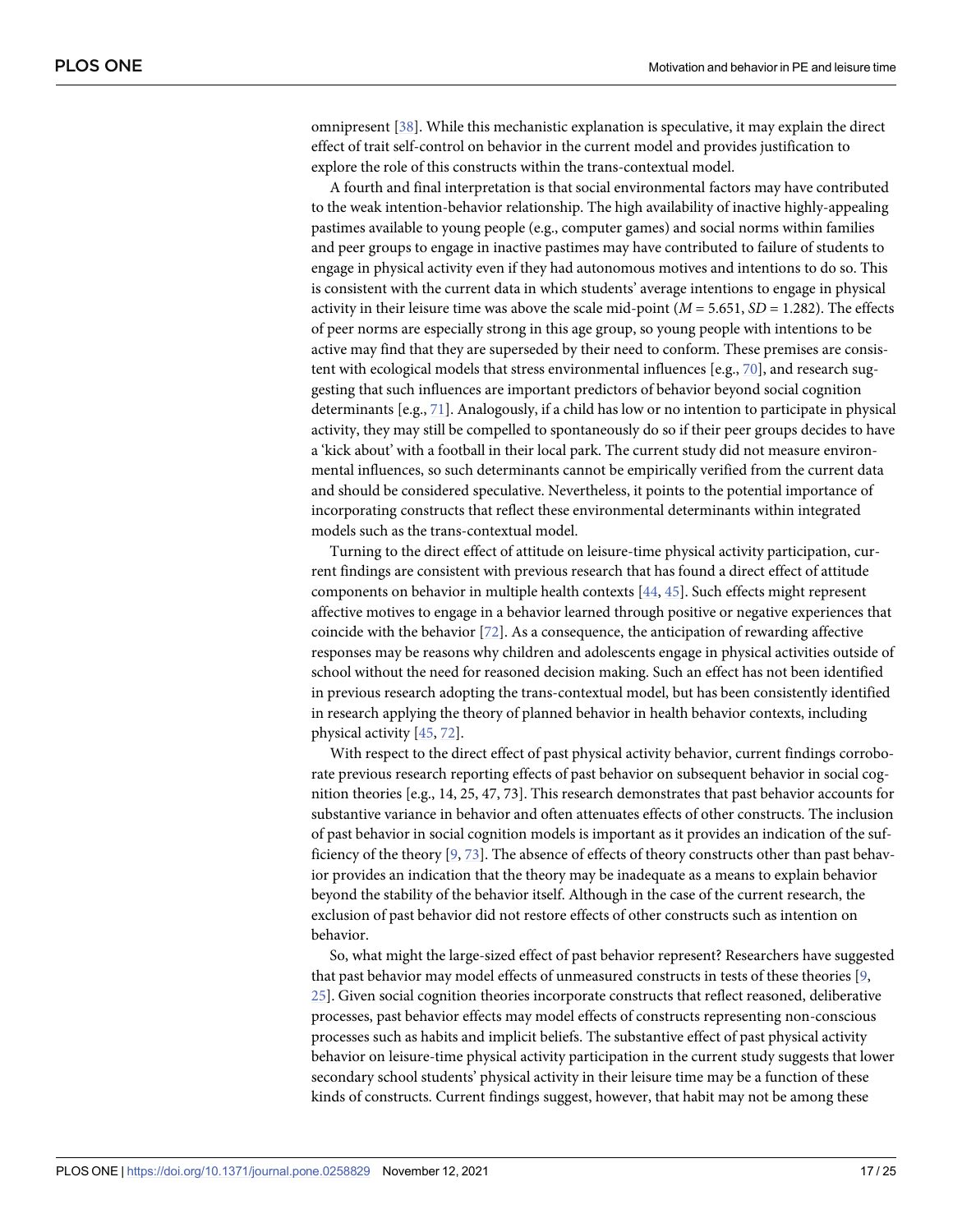<span id="page-17-0"></span>determinants, given that the independent effect of self-reported habit on leisure-time physical activity participation was no different from zero, and habit did not mediate effects of past behavior on physical activity participation. Although it must be stressed that the current measure of habit focused exclusively on automaticity, one aspect of habit, and may not have sufficiently captured all habitual influences [e.g., [74\]](#page-23-0). The current study did not include measures that capture other aspects of habit such as context stability and accessibility of relevant cues to the behavior [\[26\]](#page-21-0). In addition, we did not measure other constructs that may reflect these nonconscious processes, such as implicitly held beliefs developed through past experiences of the behavior covarying with evaluations [\[24\]](#page-21-0). Research has suggested that measures of implicit beliefs predict behavior, including physical activity participation, independent of intentions [\[20\]](#page-20-0) and may also mediate effects of past behavior on subsequent behavior [\[28\]](#page-21-0). The effects of past behavior in the current study may, therefore, indicate that physical activity behavior in leisure time may be a function of unmeasured constructs reflecting implicit processes, but such an inference is speculative and requires empirical verification.

Finally, consistent with previous research on self-determination theory, we found an indirect effect of autonomous motivation in leisure-time on both intentions and behavior mediated by trait self-control. Research on self-determination theory suggests that autonomous motivation is associated with better self-regulatory capacity and resilience in the face of self-control resource depletion [\[40,](#page-22-0) [42\]](#page-22-0). These findings are an important augmentation of trans-contextual model as they provide an alternative process by which individuals enact leisure-time physical activity in the absence of the 'motivational sequence' outlined in the original model. This finding lends additional support to the 'energizing' effect of autonomous motivation–students in the current study were more likely to report greater self-control if they perceived their behavior to be autonomous. As self-control was measured as a trait and was not specific to physical activity in the current study, the self-control-autonomous motivation relationship in the current study may, in fact, reflect a general tendency for autonomously motivated individuals to report greater self-control. This needs to be corroborated at the trait level, such as examining relations between causality orientations from self-determination theory and trait self-control, and examine whether such individual differences are behaviorally relevant [\[75](#page-23-0)].

The current research also illustrates the value of adopting a Bayesian analytic approach to combine prior knowledge of the distributions of model effects with the observed distributions to produce precise estimates and variability among model constructs. This was demonstrated by the narrowing of the credibility intervals about some of the model parameters. Importantly, the data used for the informative priors was highly reliable given they were derived from metaanalyses of multiple studies with large samples sizes. It is, however, also important to note that although the informative priors for the trans-contextual model effects were a meta-analysis of studies on samples of school students with similar profile to the participants in the current study [\[18\]](#page-20-0), priors for the effects of the additional variables, self-reported habit and trait selfcontrol were derived from research from multiple populations and mostly adult samples [[38](#page-21-0), [46\]](#page-22-0). Therefore, the priors were not directly comparable to the current sample. Nevertheless, current findings may be of value as a source of informative priors for future applications of the extended trans-contextual model. Consistent with the Bayesian approach, the current study should form part of an ongoing iterative research process that yields increasingly precise estimates of effects in the model.

#### **Strengths, limitations and recommendations for future research**

Strengths of the current study include (1) a focus on the determinants of lower secondary school students' leisure-time physical activity participation, a priority area of research; (2) the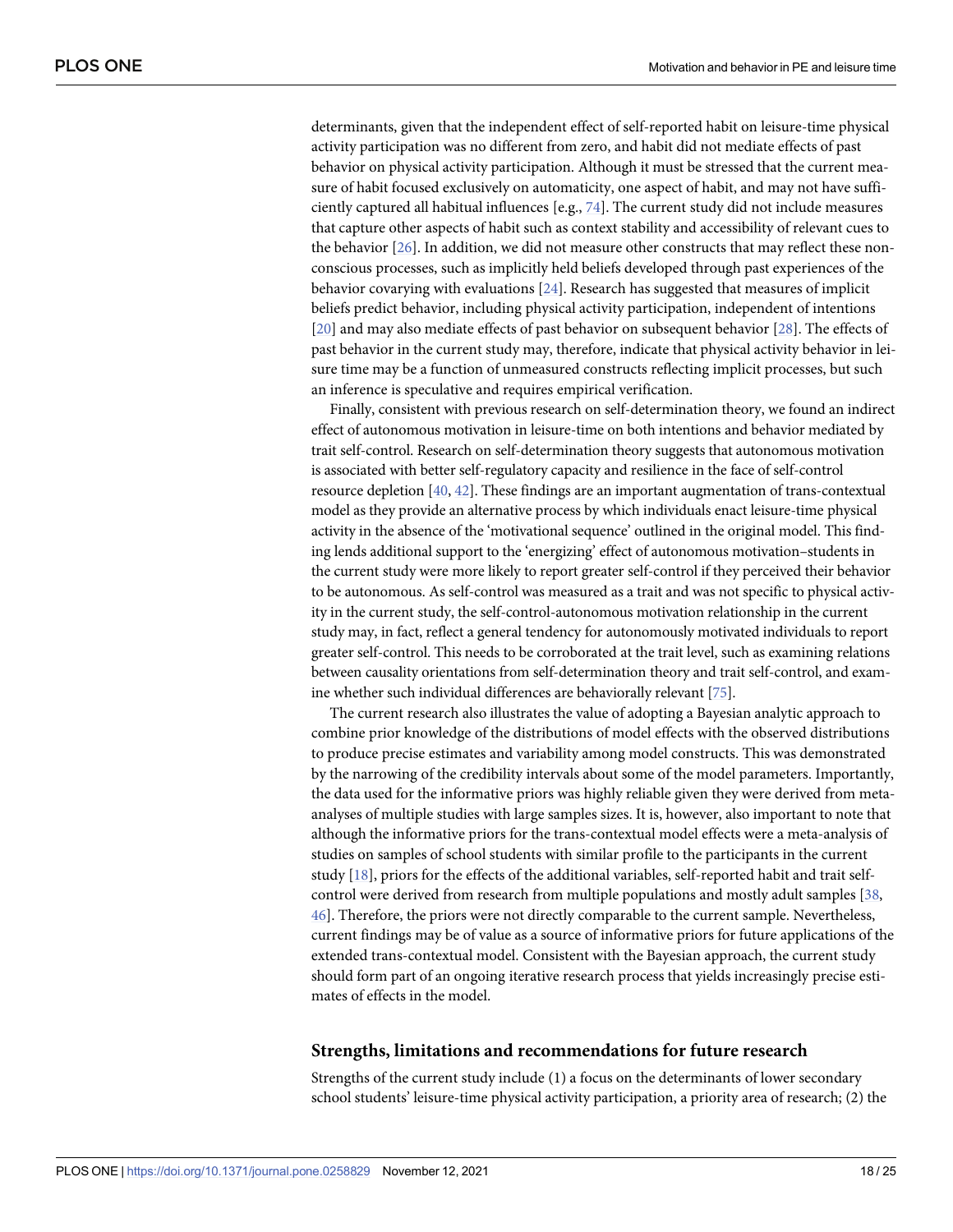<span id="page-18-0"></span>application of an extended trans-contextual model, an integrative multi-theory approach that provided a priori hypotheses on the relations among the determinants and leisure-time physical activity participation; (3) adoption of a two-wave prospective design using validated measures of model determinants and behavior; and (4) application of Bayesian analytic procedures that enabled utilization of prior knowledge to arrive at precise estimates of model effects. However, it is also important to note limitations of the current research that may affect interpretation of the findings and the extent to which they can be generalized.

While we endeavored to incorporate additional constructs representing non-conscious determinants of leisure-time physical activity participation in the current study, our measures did not encompass a full range of candidate determinants. For example, the current study did not include measures of implicit cognition and motivation with respect to school students' leisure-time physical activity participation. Given that measures of constructs such as implicit beliefs and autonomous motivation have been shown to predict behavior directly independent of intentions in adult samples [\[20](#page-20-0), [28,](#page-21-0) [76](#page-23-0)], future tests of the extended trans-contextual model should consider incorporating measures of these constructs as predictors of leisure-time physical activity participation. This is particularly important given the lack of effects of the intentional or motivational constructs on leisure-time physical activity participation in the current study, and inclusion of implicit beliefs may assist in providing an explanation of the effects of past behavior.

We also did not include the beliefs that underpin the attitude and subjective norm constructs [\[9\]](#page-20-0). Their effects on intentions and behavior are typically mediated by the direct attitude and subjective norm measures. Similarly, we did not include constructs related to socioecological environment that may determine behavior, and whose effects on behavior may be mediated by the social cognition constructs in the model [[70](#page-23-0)]. There is precedence for the indirect effect of these beliefs and socio-ecological constructs in the model. Research has demonstrated that beliefs and socio-ecological factors relating to context and environment are related to the social cognition constructs that predict health behavior, and those constructs mediate the effects of the beliefs and socio-ecological factors on behavior [[77](#page-23-0), [78](#page-23-0)]. While the constructs in the current model are proposed to account for the effects of these variables, such influences need empirical verification and serve as an avenue for future research.

In addition, current data are correlational, which limits the extent to which we could infer causal relations among the extended trans-contextual model constructs. As with many model tests, including those of the trans-contextual model, causal effects are inferred from theory not the data [[18\]](#page-20-0). Future research should consider the adoption of panel designs that permit modeling of temporal change and direction among trans-contextual model constructs over time through cross-lagged effects [\[12\]](#page-20-0). Such designs should also consider examining measuring model constructs over longer periods of time to test the capacity of the model to account for long-term change in its constructs and physical activity behavior, see Jacobs et al. [\[79\]](#page-24-0) for an example. In addition, intervention and experimental designs that adopt appropriate behavior change techniques [[80,](#page-24-0) [81](#page-24-0)] are needed to test the effect of manipulating the constructs found to have a direct effect on leisure-time physical activity participation [[82\]](#page-24-0). For example, interventions targeting attitudes should seek to promote enjoyment and positive affect through positive experiences of physical activity, and interventions targeting self-discipline should seek to provide self-regulatory skills that promote better control over impulses to spend excessive time on leisure-time alternatives to physical activity (e.g., video games, watching television) and identify and manage barriers.

# **Conclusion**

The current research is the first to test an extended version of the trans-contextual model to identify determinants of leisure-time physical activity participation in lower secondary school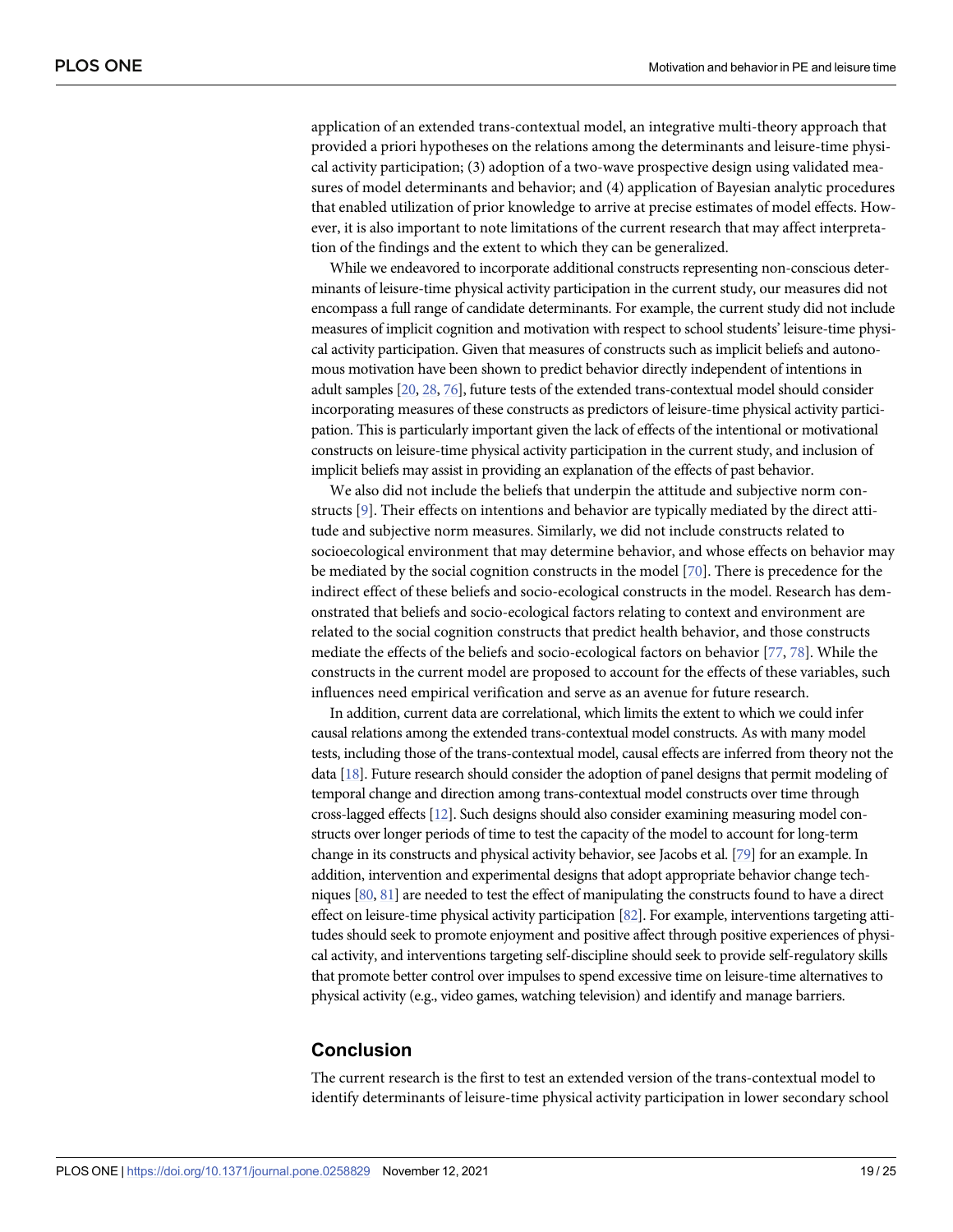<span id="page-19-0"></span>students. Results indicate that the traditional motivational and social cognition constructs are effective in predicting leisure-time physical activity intentions, but not actual behavior. However, we found direct effects of trait self-control and attitude on leisure-time physical activity participation, suggesting that students' physical activity participation was determined by constructs representing non-conscious processes. A further innovation of the current research is the application of a Bayesian analytic approach to update the effects and variability estimates of model parameters based on previous meta-analytic findings. Results raise questions over the effectiveness of the original trans-contextual model constructs in determining leisure-time physical activity participation, at least in the current societal context in which the physical environment may not support engagement in physical activity and offers various competing, non-active alternatives (e.g., video games). However, current findings highlight the potential of including additional constructs representing non-conscious processes. However, these data should not be considered unequivocal evidence to support rejection of the model as unmeasured moderator variables may have affected model effects. Further replication of the extended trans-contextual model predictions in larger samples is warranted.

# **Supporting information**

**[S1 File.](http://www.plosone.org/article/fetchSingleRepresentation.action?uri=info:doi/10.1371/journal.pone.0258829.s001)** (DOCX)

# **Acknowledgments**

We thank Pauliina Hietanen, Noora Kilpeläinen, Sampsa Löppönen, Stina Seppänen, and Miika Tuominen for their assistance with data collection. We are grateful to Jari Villberg for his assistance with the data analysis. Jekaterina Schneider is now with the Centre for Appearance Research at University of the West of England, Bristol, UK.

# **Author Contributions**

**Conceptualization:** Juho Polet, Mary Hassandra, Taru Lintunen, Nelli Hankonen, Mirja Hirvensalo, Tuija H. Tammelin, Kyra Hamilton, Martin S. Hagger.

**Data curation:** Juho Polet, Jekaterina Schneider, Arto Laukkanen, Martin S. Hagger.

**Formal analysis:** Martin S. Hagger.

- **Funding acquisition:** Mary Hassandra, Taru Lintunen, Nelli Hankonen, Mirja Hirvensalo, Tuija H. Tammelin, Martin S. Hagger.
- **Investigation:** Juho Polet, Jekaterina Schneider, Mary Hassandra, Arto Laukkanen.
- **Methodology:** Juho Polet, Jekaterina Schneider, Mary Hassandra, Taru Lintunen, Arto Laukkanen, Nelli Hankonen, Mirja Hirvensalo, Tuija H. Tammelin, Kyra Hamilton, Martin S. Hagger.
- **Project administration:** Juho Polet, Jekaterina Schneider, Mary Hassandra, Taru Lintunen, Arto Laukkanen, Martin S. Hagger.
- **Writing original draft:** Juho Polet, Taru Lintunen, Martin S. Hagger.
- **Writing review & editing:** Juho Polet, Jekaterina Schneider, Mary Hassandra, Taru Lintunen, Arto Laukkanen, Nelli Hankonen, Mirja Hirvensalo, Tuija H. Tammelin, Kyra Hamilton, Martin S. Hagger.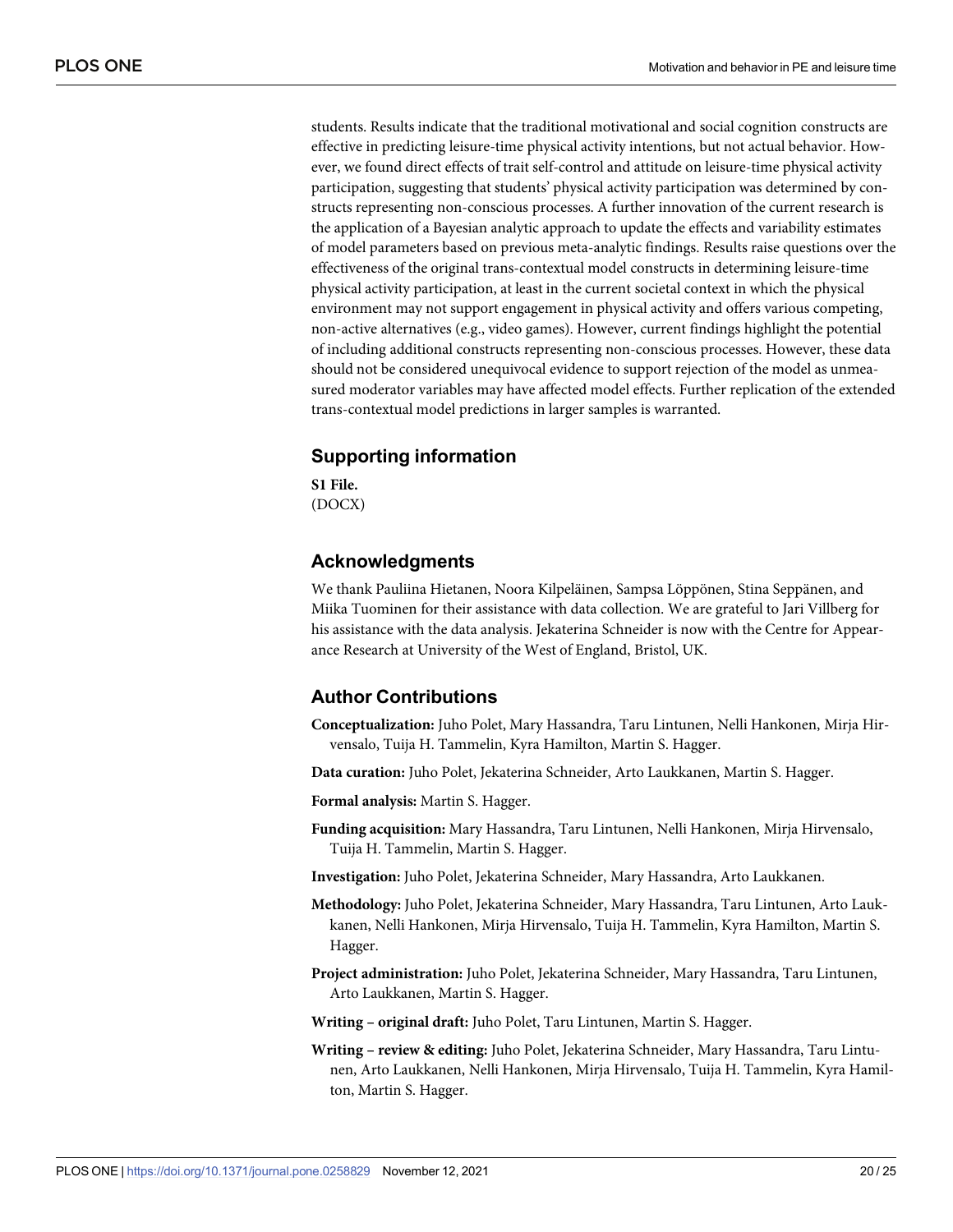## <span id="page-20-0"></span>**References**

- **[1](#page-1-0).** Kurdaningsih SV, Sudargo T, Lusmilasari L. Physical activity and sedentary lifestyle towards teenagers' overweight/obesity status. Int J Comm Med Pub Health. 2017; 3(3):630–5. [https://doi.org/10.18203/](https://doi.org/10.18203/2394-6040.ijcmph20160623) [2394-6040.ijcmph20160623](https://doi.org/10.18203/2394-6040.ijcmph20160623)
- **[2](#page-1-0).** Guinhouya BC, Samouda H, de Beaufort C. Level of physical activity among children and adolescents in Europe: A review of physical activity assessed objectively by accelerometry. Pub Health. 2013; 127 (4):301–11. <https://doi.org/https://doi.org/10.1016/j.puhe.2013.01.020> [https://doi.org/10.1016/j.puhe.](https://doi.org/10.1016/j.puhe.2013.01.020) [2013.01.020](https://doi.org/10.1016/j.puhe.2013.01.020) PMID: [23582270](http://www.ncbi.nlm.nih.gov/pubmed/23582270)
- **[3](#page-1-0).** Pate RR, Dowda M. Raising an active and healthy generation: A comprehensive public health initiative. Exerc Sport Sci Rev. 2018; 7(1):3–14. <https://doi.org/10.1249/JES.0000000000000171>
- **[4](#page-1-0).** Powell E, Woodfield LA, Nevill AM. Increasing physical activity levels in primary school physical education: The SHARP Principles Model. Prev Med Reports. 2016; 3:7–13. [https://doi.org/https://doi.org/10.](https://doi.org/https://doi.org/10.1016/j.pmedr.2015.11.007) [1016/j.pmedr.2015.11.007](https://doi.org/https://doi.org/10.1016/j.pmedr.2015.11.007)<https://doi.org/10.1016/j.pmedr.2015.11.007> PMID: [26844179](http://www.ncbi.nlm.nih.gov/pubmed/26844179)
- **[5](#page-1-0).** Hagger MS, Chatzisarantis NLD, Culverhouse T, Biddle SJH. The processes by which perceived autonomy support in physical education promotes leisure-time physical activity intentions and behavior: A transcontextual model. J Educ Psychol. 2003; 95(4):784–95. <https://doi.org/10.1037/0022-0663.95.4.784>
- **[6](#page-1-0).** Trudeau F, Shephard RJ. Physical education, school physical activity, school sports and academic performance. Int J Behav Nutr Phys Act. 2008; 5(1):10. [https://doi.org/10.1186/1479-5868-5-10 https://doi.](https://doi.org/10.1186/1479-5868-5-10) [org/10.1186/1479-5868-5-10](https://doi.org/10.1186/1479-5868-5-10) PMID: [18298849](http://www.ncbi.nlm.nih.gov/pubmed/18298849)
- **[7](#page-1-0).** Deci EL, Ryan RM. Intrinsic motivation and self-determination in human behavior. New York, NY: Plenum Press; 1985. <https://doi.org/10.1097/00007691-198512000-00010>PMID: [3841237](http://www.ncbi.nlm.nih.gov/pubmed/3841237)
- **[8](#page-1-0).** Vallerand RJ. Towards a hierarchical model of intrinsic and extrinsic motivation. Adv Exp Soc Psychol. 1997; 29:271–360. [https://doi.org/10.1016/S0065-2601\(](https://doi.org/10.1016/S0065-2601)08)60019-2
- **[9](#page-1-0).** Ajzen I. The theory of planned behavior. Organ Behav Hum Decis Process. 1991; 50(2):179–211. <https://doi.org/10.1016/0749-5978>(91)90020-T
- **[10](#page-1-0).** Hagger MS, Chatzisarantis NLD. Advances in self-determination theory research in sport and exercise. 2007; 8(5):597–9. <https://doi.org/10.1016/j.psychsport.2007.06.003>
- **[11](#page-1-0).** Lim BSC, Wang CKJ. Perceived autonomy support, behavioural regulations in physical education and physical activity intention. Psychol Sport Exerc. 2009; 10(1):52–60. [https://doi.org/10.1016/j.](https://doi.org/10.1016/j.psychsport.2008.06.003) [psychsport.2008.06.003](https://doi.org/10.1016/j.psychsport.2008.06.003)
- **[12](#page-2-0).** Chan DKC, Zhang L, Lee ASY, Hagger MS. Reciprocal relations between autonomous motivation from self-determination theory and social cognition constructs from the theory of planned behavior: A crosslagged panel design in sport injury prevention. Psychol Sport Exerc. 2020; 48:101660. [https://doi.org/](https://doi.org/10.1016/j.psychsport.2020.101660) [10.1016/j.psychsport.2020.101660](https://doi.org/10.1016/j.psychsport.2020.101660)
- **13.** Chatzisarantis NLD, Hagger MS, Wang CKJ, Thøgersen-Ntoumani C. The effects of social identity and perceived autonomy support on health behaviour within the Theory of Planned Behaviour. Curr Psychol. 2009; 28(1):55–68. <https://doi.org/10.1007/s12144-009-9043-4>
- **[14](#page-2-0).** Chatzisarantis NLD, Hagger MS, Brickell T. Using the construct of perceived autonomy support to understand social influence within the theory of planned behavior. Psychol Sport Exerc. 2008; 9:27–44. <https://doi.org/10.1016/j.psychsport.2006.12.003>
- **[15](#page-2-0).** Shen B, McCaughtry N, Martin J. Urban adolescents' exercise intentions and behaviors: An exploratory study of a trans-contextual model. Contemp Educ Psychol. 2008; 33(4):841–58. [https://doi.org/10.](https://doi.org/10.1016/j.cedpsych.2007.09.002) [1016/j.cedpsych.2007.09.002](https://doi.org/10.1016/j.cedpsych.2007.09.002)
- **16.** Chan DKC, Dimmock JA, Donovan RJ, Hardcastle S, Lentillon-Kaestner V, Hagger MS. Self-determined motivation in sport predicts motivation and intention of anti-doping behaviors: A perspective from the trans-contextual Model. J Sci Med Sport. 2015; 18(3):315–22. [https://doi.org/10.1016/j.jsams.2014.](https://doi.org/10.1016/j.jsams.2014.04.001) [04.001 https://doi.org/10.1016/j.jsams.2014.04.001](https://doi.org/10.1016/j.jsams.2014.04.001) PMID: [24793786](http://www.ncbi.nlm.nih.gov/pubmed/24793786)
- **[17](#page-2-0).** Kalajas-Tilga H, Hein V, Koka A, Tilga H, Raudsepp L, Hagger MS. Application of the trans-contextual model to predict change in leisure time physical activity. Psychol Health. 2021. [https://doi.org/10.1080/](https://doi.org/10.1080/08870446.2020.1869741) [08870446.2020.1869741 https://doi.org/10.1080/08870446.2020.1869741](https://doi.org/10.1080/08870446.2020.1869741)PMID: [33405970](http://www.ncbi.nlm.nih.gov/pubmed/33405970)
- **[18](#page-2-0).** Hagger MS, Chatzisarantis NLD. The trans-contextual model of autonomous motivation in education: Conceptual and empirical issues and meta-analysis. Rev Educ Res. 2016; 86(2):360–407. [https://doi.](https://doi.org/10.3102/0034654315585005) [org/10.3102/0034654315585005 https://doi.org/10.3102/0034654315585005](https://doi.org/10.3102/0034654315585005)PMID: [27274585](http://www.ncbi.nlm.nih.gov/pubmed/27274585)
- **[19](#page-2-0).** Strack F, Deutsch R. Reflective and impulsive determinants of social behavior. Pers Soc Psychol Rev. 2004; 8:220–47. [https://doi.org/10.1207/s15327957pspr0803\\_1 https://doi.org/10.1207/](https://doi.org/10.1207/s15327957pspr0803_1) [s15327957pspr0803\\_1](https://doi.org/10.1207/s15327957pspr0803_1)PMID: [15454347](http://www.ncbi.nlm.nih.gov/pubmed/15454347)
- **[20](#page-2-0).** Hagger MS, Trost N, Keech J, Chan DKC, Hamilton K. Predicting sugar consumption: Application of an integrated dual-process, dual-phase model. Appetite. 2017; 116:147–56. [https://doi.org/10.1016/j.](https://doi.org/10.1016/j.appet.2017.04.032) [appet.2017.04.032 https://doi.org/10.1016/j.appet.2017.04.032](https://doi.org/10.1016/j.appet.2017.04.032) PMID: [28461198](http://www.ncbi.nlm.nih.gov/pubmed/28461198)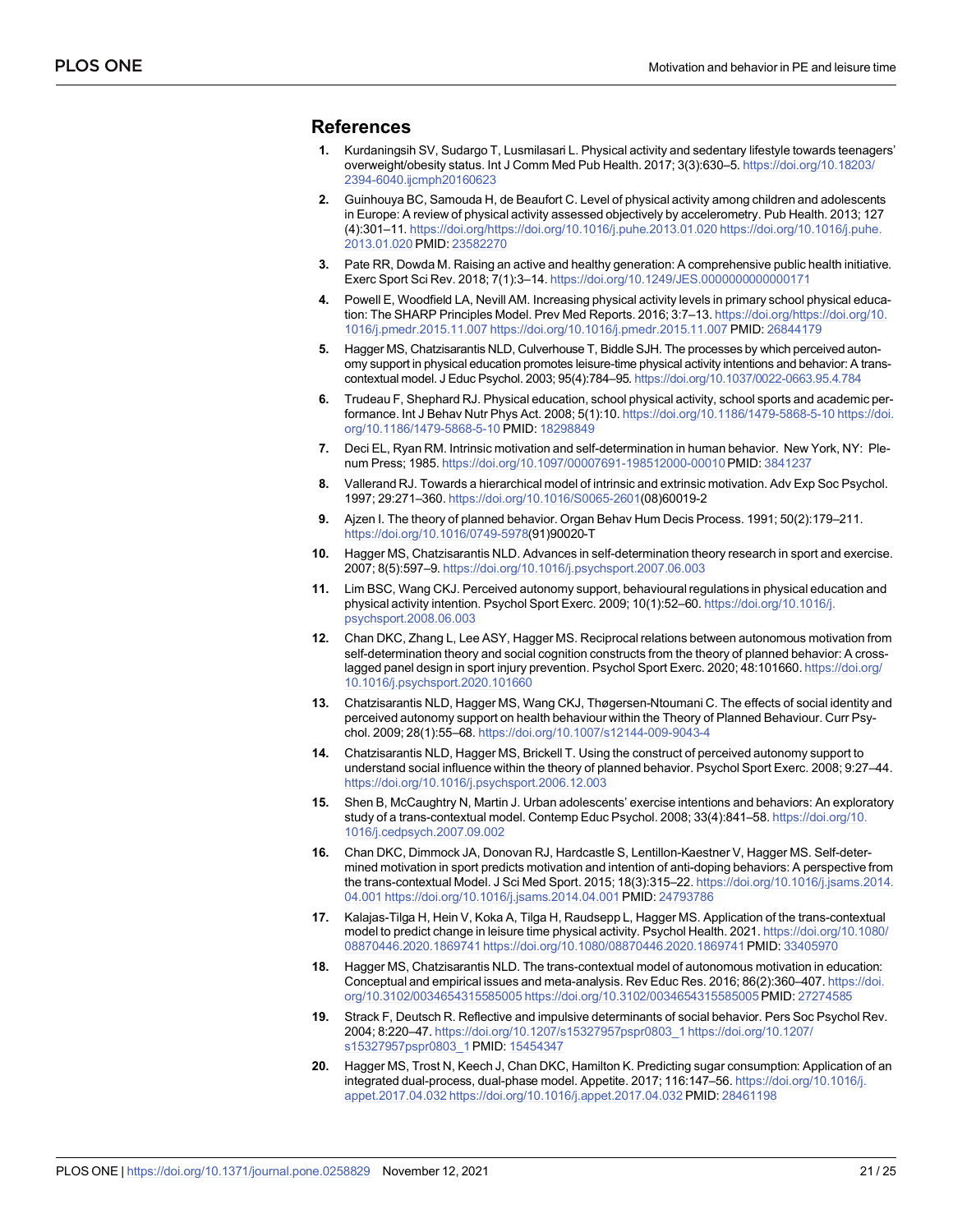- <span id="page-21-0"></span>**[21](#page-3-0).** Verplanken B, Orbell S. Reflections on past behavior: A self-report index of habit strength. J Appl Soc Psychol. 2003; 33:1313–30. <https://doi.org/10.1111/j.1559-1816.2003.tb01951.x>
- **22.** Bogg T. Conscientiousness, the transtheoretical model of change, and exercise: A neo-socioanalytic integration of trait and social-cognitive frameworks in the prediction of behavior. J Pers. 2008; 76 (4):775–802. <https://doi.org/doi:10.1111/j.1467-6494.2008.00504.x> [https://doi.org/10.1111/j.1467-](https://doi.org/10.1111/j.1467-6494.2008.00504.x) [6494.2008.00504.x](https://doi.org/10.1111/j.1467-6494.2008.00504.x) PMID: [18482356](http://www.ncbi.nlm.nih.gov/pubmed/18482356)
- **[23](#page-2-0).** Chatzisarantis NLD, Hagger MS. Influences of personality traits and continuation intentions on physical activity participation within the theory of planned behaviour. Psychol Health. 2008; 23(3):347–67. [https://doi.org/10.1080/14768320601185866 https://doi.org/10.1080/14768320601185866](https://doi.org/10.1080/14768320601185866) PMID: [25160482](http://www.ncbi.nlm.nih.gov/pubmed/25160482)
- **[24](#page-2-0).** Hagger MS. Redefining habits and linking habits with other implicit processes. Psychol Sport Exerc. 2020; 46:101606. <https://doi.org/10.1016/j.psychsport.2019.101606>
- **[25](#page-3-0).** Ouellette JA, Wood W. Habit and intention in everyday life: The multiple processes by which past behavior predicts future behavior. Psychol Bull. 1998; 124(1):54–74. [https://doi.org/10.1037/0033-](https://doi.org/10.1037/0033-2909.124.1.54) [2909.124.1.54](https://doi.org/10.1037/0033-2909.124.1.54)
- **[26](#page-3-0).** Wood W. Habit in personality and social psychology. Pers Soc Psychol Rev. 2017; 21(4):389–403. [https://](https://doi.org/10.1177/1088868317720362) [doi.org/10.1177/1088868317720362 https://doi.org/10.1177/1088868317720362](https://doi.org/10.1177/1088868317720362)PMID: [28737111](http://www.ncbi.nlm.nih.gov/pubmed/28737111)
- **[27](#page-3-0).** van Bree RJH, van Stralen MM, Mudde AN, Bolman C, de Vries H, Lechner L. Habit as mediator of the relationship between prior and later physical activity: A longitudinal study in older adults. Psychol Sport Exerc. 2015; 19(1):95–102. <https://doi.org/10.1016/j.psychsport.2015.03.006>
- **[28](#page-17-0).** Hamilton K, Gibbs I, Keech JJ, Hagger MS. Reasoned and implicit processes in heavy episodic drinking: An integrated dual process model. Br J Health Psychol. 2020; 25(1):189–209. [https://doi.org/10.](https://doi.org/10.1111/BJHP.12401) [1111/BJHP.12401](https://doi.org/10.1111/BJHP.12401)<https://doi.org/10.1111/bjhp.12401> PMID: [31876984](http://www.ncbi.nlm.nih.gov/pubmed/31876984)
- **29.** Hamilton K, Kirkpatrick A, Rebar A, Hagger MS. Child sun safety: Application of an integrated behavior change model. Health Psychol. 2017; 36(9):916–26. [https://doi.org/10.1037/hea0000533 https://doi.](https://doi.org/10.1037/hea0000533) [org/10.1037/hea0000533](https://doi.org/10.1037/hea0000533)PMID: [28726470](http://www.ncbi.nlm.nih.gov/pubmed/28726470)
- **[30](#page-3-0).** Tak NI, te Velde SJ, Oenema A, Van der Horst K, Timperio A, Crawford D, et al. The association between home environmental variables and soft drink consumption among adolescents. Exploration of mediation by individual cognitions and habit strength. Appetite. 2011; 56(2):503–10. [https://doi.org/10.](https://doi.org/10.1016/j.appet.2011.01.013) [1016/j.appet.2011.01.013 https://doi.org/10.1016/j.appet.2011.01.013](https://doi.org/10.1016/j.appet.2011.01.013) PMID: [21241761](http://www.ncbi.nlm.nih.gov/pubmed/21241761)
- **[31](#page-3-0).** Orbell S, Verplanken B. The automatic component of habit in health behavior: Habit as cue-contingent automaticity. Health Psychol. 2010; 29(4):374–83. [https://doi.org/10.1037/a0019596 https://doi.org/10.](https://doi.org/10.1037/a0019596) [1037/a0019596](https://doi.org/10.1037/a0019596) PMID: [20658824](http://www.ncbi.nlm.nih.gov/pubmed/20658824)
- **[32](#page-3-0).** Danner UN, Aarts H, de Vries NK. Habit vs. intention in the prediction of future behaviour: The role of frequency, context stability and mental accessibility of past behaviour. Br J Soc Psychol. 2008; 47 (2):245–65. [https://doi.org/10.1348/014466607X230876 https://doi.org/10.1348/014466607X230876](https://doi.org/10.1348/014466607X230876) PMID: [17678574](http://www.ncbi.nlm.nih.gov/pubmed/17678574)
- **[33](#page-3-0).** Teixeira PJ, Carraca E, Markland DA, Silva M, Ryan RM. Exercise, physical activity, and self-determination theory: A systematic review. Int J Behav Nutr Phys Act. 2012; 9(1):78. [https://doi.org/10.1186/](https://doi.org/10.1186/1479-5868-9-78) [1479-5868-9-78](https://doi.org/10.1186/1479-5868-9-78)
- **[34](#page-3-0).** Wood W, Rünger D. Psychology of habit. Ann Rev Psychol. 2016; 67(1):289-314. [https://doi.org/10.](https://doi.org/10.1146/annurev-psych-122414-033417) [1146/annurev-psych-122414-033417 https://doi.org/10.1146/annurev-psych-122414-033417](https://doi.org/10.1146/annurev-psych-122414-033417) PMID: [26361052](http://www.ncbi.nlm.nih.gov/pubmed/26361052)
- **[35](#page-3-0).** Hagger MS. Habit and physical activity: Theoretical advances, practical implications, and agenda for future research. Psychol Sport Exerc. 2019; 42:118–29. [https://doi.org/10.1016/j.psychsport.2018.12.](https://doi.org/10.1016/j.psychsport.2018.12.007) [007](https://doi.org/10.1016/j.psychsport.2018.12.007)
- **[36](#page-3-0).** Kaushal N, Bérubé B, Hagger MS, Bherer L. Investigating the role of self-control beliefs in predicting exercise behavior: A longitudinal study. Br J Health Psychol. 2021. <https://doi.org/10.1111/bjhp.12525> <https://doi.org/10.1111/bjhp.12525> PMID: [33870633](http://www.ncbi.nlm.nih.gov/pubmed/33870633)
- **[37](#page-3-0).** Tangney JP, Baumeister RF, Boone AL. High self-control predicts good adjustment, less pathology, better grades, and interpersonal success. J Pers. 2004; 72(2):271–324. [https://doi.org/10.1111/j.0022-](https://doi.org/10.1111/j.0022-3506.2004.00263.x) [3506.2004.00263.x https://doi.org/10.1111/j.0022-3506.2004.00263.x](https://doi.org/10.1111/j.0022-3506.2004.00263.x) PMID: [15016066](http://www.ncbi.nlm.nih.gov/pubmed/15016066)
- **[38](#page-3-0).** de Ridder DTD, Lensvelt-Mulders G, Finkenauer C, Stok FM, Baumeister RF. Taking stock of self-control: A meta-analysis of how trait self-control relates to a wide range of behaviors. Pers Soc Psychol Rev. 2012; 16(1):76–99. [https://doi.org/10.1177/1088868311418749 https://doi.org/10.1177/](https://doi.org/10.1177/1088868311418749) [1088868311418749](https://doi.org/10.1177/1088868311418749) PMID: [21878607](http://www.ncbi.nlm.nih.gov/pubmed/21878607)
- **[39](#page-3-0).** Hagger MS, Hankonen N, Kangro E- M, Lintunen T, Pagaduan J, Polet J, et al. Trait self-control, social cognition constructs, and intentions: Correlational evidence for mediation and moderation effects in diverse health behaviors. Appl Psychol Health Well Being. 2019; 11(3):407–37. [https://doi.org/10.1111/](https://doi.org/10.1111/aphw.12153) [aphw.12153 https://doi.org/10.1111/aphw.12153](https://doi.org/10.1111/aphw.12153) PMID: [30724028](http://www.ncbi.nlm.nih.gov/pubmed/30724028)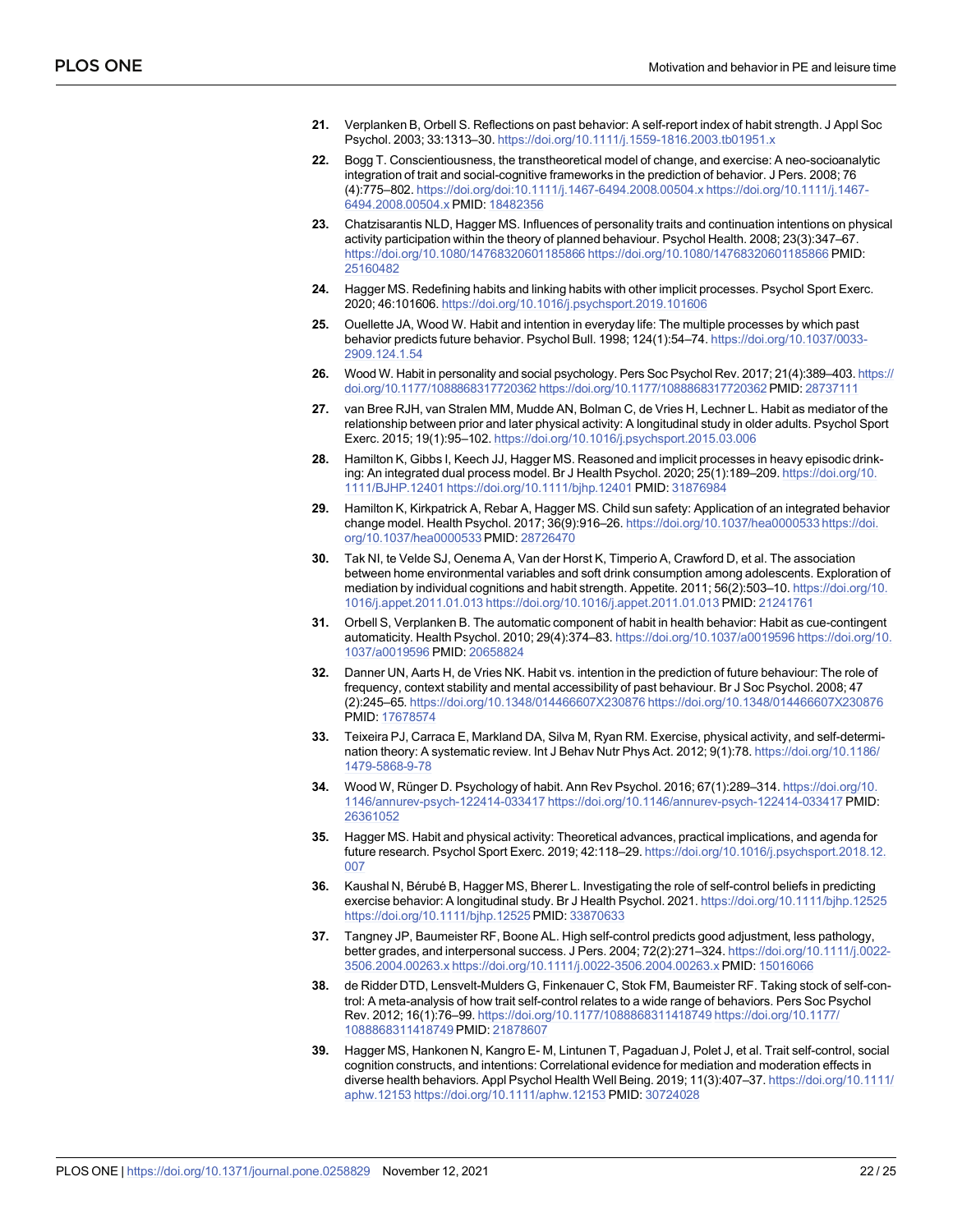- <span id="page-22-0"></span>**[40](#page-3-0).** Moller AC, Deci EL, Ryan RM. Choice and ego depletion: The moderating role of autonomy. Pers Soc Psychol Bull. 2006; 32:1024–36. [https://doi.org/10.1177/0146167206288008 https://doi.org/10.1177/](https://doi.org/10.1177/0146167206288008) [0146167206288008](https://doi.org/10.1177/0146167206288008) PMID: [16861307](http://www.ncbi.nlm.nih.gov/pubmed/16861307)
- **41.** Muraven M. Autonomous self-control is less depleting. J Res Pers. 2008; 42:763–70. [https://doi.org/10.](https://doi.org/10.1016/j.jrp.2007.08.002) [1016/j.jrp.2007.08.002 https://doi.org/10.1016/j.jrp.2007.08.002](https://doi.org/10.1016/j.jrp.2007.08.002) PMID: [18704202](http://www.ncbi.nlm.nih.gov/pubmed/18704202)
- **[42](#page-3-0).** Muraven M, Gagne M, Rosman H. Helpful self-control: Autonomy support, vitality, and depletion. J Exp Soc Psychol. 2008; 44:573–85. [https://doi.org/10.1016/j.jesp.2007.10.008 https://doi.org/10.1016/j.](https://doi.org/10.1016/j.jesp.2007.10.008) [jesp.2007.10.008](https://doi.org/10.1016/j.jesp.2007.10.008) PMID: [18496610](http://www.ncbi.nlm.nih.gov/pubmed/18496610)
- **[43](#page-3-0).** Hagger MS, Gucciardi DF, Turrell A, Hamilton K. Self-control and health-related behavior: The role of implicit self-control, trait self-control, and lay beliefs in self-control. Br J Health Psychol. 2019; 24 (4):764–86. [https://doi.org/10.1111/bjhp.12378 https://doi.org/10.1111/bjhp.12378](https://doi.org/10.1111/bjhp.12378) PMID: [31392774](http://www.ncbi.nlm.nih.gov/pubmed/31392774)
- **[44](#page-4-0).** Lawton R, Conner MT, McEachan R. Desire or reason: Predicting health behaviors from affective and cognitive attitudes. Health Psychol. 2009; 28(1):56–65. [https://doi.org/10.1037/a0013424 https://doi.](https://doi.org/10.1037/a0013424) [org/10.1037/a0013424](https://doi.org/10.1037/a0013424) PMID: [19210018](http://www.ncbi.nlm.nih.gov/pubmed/19210018)
- **[45](#page-4-0).** Conner MT, McEachan R, Taylor N, O'Hara J, Lawton R. Role of affective attitudes and anticipated affective reactions in predicting health behaviors. Health Psychol. 2015; 34(6):642–52. [https://doi.org/](https://doi.org/10.1037/hea0000143) [10.1037/hea0000143 https://doi.org/10.1037/hea0000143](https://doi.org/10.1037/hea0000143)PMID: [25222083](http://www.ncbi.nlm.nih.gov/pubmed/25222083)
- **[46](#page-4-0).** Gardner B, de Bruijn G- J, Lally P. A systematic review and meta-analysis of applications of the selfreport habit index to nutrition and physical activity behaviours. Ann Behav Med. 2011; 42(2):174–87. [https://doi.org/10.1007/s12160-011-9282-0 https://doi.org/10.1007/s12160-011-9282-0](https://doi.org/10.1007/s12160-011-9282-0) PMID: [21626256](http://www.ncbi.nlm.nih.gov/pubmed/21626256)
- **[47](#page-4-0).** Hagger MS, Polet J, Lintunen T. The reasoned action approach applied to health behavior: Role of past behavior and test of some key moderators using meta-analytic structural equation modeling. Soc Sci Med. 2018; 213:85–94. [https://doi.org/10.1016/j.socscimed.2018.07.038 https://doi.org/10.1016/j.](https://doi.org/10.1016/j.socscimed.2018.07.038) [socscimed.2018.07.038](https://doi.org/10.1016/j.socscimed.2018.07.038) PMID: [30064092](http://www.ncbi.nlm.nih.gov/pubmed/30064092)
- **[48](#page-4-0).** Phipps D, Hagger MS, Hamilton K. Predicting limiting 'free sugar' consumption using an integrated model of health behavior. Appetite. 2020; 150:104668. <https://doi.org/10.1016/j.appet.2020.104668> <https://doi.org/10.1016/j.appet.2020.104668>PMID: [32184092](http://www.ncbi.nlm.nih.gov/pubmed/32184092)
- **[49](#page-7-0).** Gardner B, Abraham C, Lally P, de Bruijn G-J. Towards parsimony in habit measurement: Testing the convergent and predictive validity of an automaticity subscale of the self-report habit index. Int J Behav Nutr Phys Act. 2012; 9(1):102. [https://doi.org/10.1186/1479-5868-9-102 https://doi.org/10.1186/1479-](https://doi.org/10.1186/1479-5868-9-102) [5868-9-102](https://doi.org/10.1186/1479-5868-9-102) PMID: [22935297](http://www.ncbi.nlm.nih.gov/pubmed/22935297)
- **[50](#page-5-0).** Polet J, Hassandra M, Lintunen T, Laukkanen A, Hankonen N, Hirvensalo M, et al. Using physical education to promote out-of school physical activity in lower secondary school students—A randomized controlled trial protocol. BMC Pub Health. 2019; 19:157. <https://doi.org/10.1186/s12889-019-6478-x> <https://doi.org/10.1186/s12889-019-6478-x> PMID: [30727989](http://www.ncbi.nlm.nih.gov/pubmed/30727989)
- **[51](#page-5-0).** Hagger MS, Chatzisarantis NLD, Hein V, Pihu M, Soós I, Karsai I. The perceived autonomy support scale for exercise settings (PASSES): Development, validity, and cross-cultural invariance in young people. Psychol Sport Exerc. 2007; 8(5):632–53. <https://doi.org/10.1016/j.psychsport.2006.09.001>
- **[52](#page-5-0).** Ryan RM, Connell JP. Perceived locus of causality and internalization: Examining reasons for acting in two domains. J Pers Soc Psychol. 1989; 57:749–61. <https://doi.org/10.1037/0022-3514.57.5.749> <https://doi.org/10.1037//0022-3514.57.5.749> PMID: [2810024](http://www.ncbi.nlm.nih.gov/pubmed/2810024)
- **[53](#page-5-0).** Ajzen I. Constructing a TPB questionnaire: Conceptual and methodological considerations. Amherst, MA: University of Massachusetts; 2002 updated September 1, 2002. Available from: [http://people.](http://people.umass.edu/~aizen/pdf/tpb.measurement.pdf) [umass.edu/~aizen/pdf/tpb.measurement.pdf](http://people.umass.edu/~aizen/pdf/tpb.measurement.pdf).
- **[54](#page-5-0).** IPIP. Self-discipline scale from the NEO-PI-R. 2017. Available from: [https://ipip.ori.org/newNEOKey.](https://ipip.ori.org/newNEOKey.htm#Self-Discipline) [htm#Self-Discipline.](https://ipip.ori.org/newNEOKey.htm#Self-Discipline)
- **[55](#page-5-0).** Craig CL, Marshall AL, Sjostrom M, Bauman AE, Booth ML, Ainsworth BE, et al. International physical activity questionnaire: 12-country reliability and validity. Med Sci Sports Exerc. 2003; 35(8):1381–95. <https://doi.org/10.1249/01.mss.0000078924.61453.fb> [https://doi.org/10.1249/01.MSS.0000078924.](https://doi.org/10.1249/01.MSS.0000078924.61453.FB) [61453.FB](https://doi.org/10.1249/01.MSS.0000078924.61453.FB) PMID: [12900694](http://www.ncbi.nlm.nih.gov/pubmed/12900694)
- **[56](#page-7-0).** Hagger MS, Hamilton K. Grit and self-discipline as predictors of effort and academic attainment. Br J Educ Psychol. 2019; 89(2):324–42. [https://doi.org/10.1111/bjep.12241 https://doi.org/10.1111/bjep.](https://doi.org/10.1111/bjep.12241) [12241](https://doi.org/10.1111/bjep.12241) PMID: [30101970](http://www.ncbi.nlm.nih.gov/pubmed/30101970)
- **[57](#page-7-0).** Polet J, Lintunen T, Schneider J, Hagger MS. Predicting change in middle school students' leisure-time physical activity participation: A prospective test of the trans-contextual model. J Appl Soc Psychol. 2020; 50(9):512–23. <https://doi.org/10.1111/jasp.12691>
- **[58](#page-7-0).** Savalei V. A comparison of several approaches for controlling measurement error in small samples. Psychol Methods. 2019; 24(3):352–70. [https://doi.org/10.1037/met0000181 https://doi.org/10.1037/](https://doi.org/10.1037/met0000181) [met0000181](https://doi.org/10.1037/met0000181) PMID: [29781637](http://www.ncbi.nlm.nih.gov/pubmed/29781637)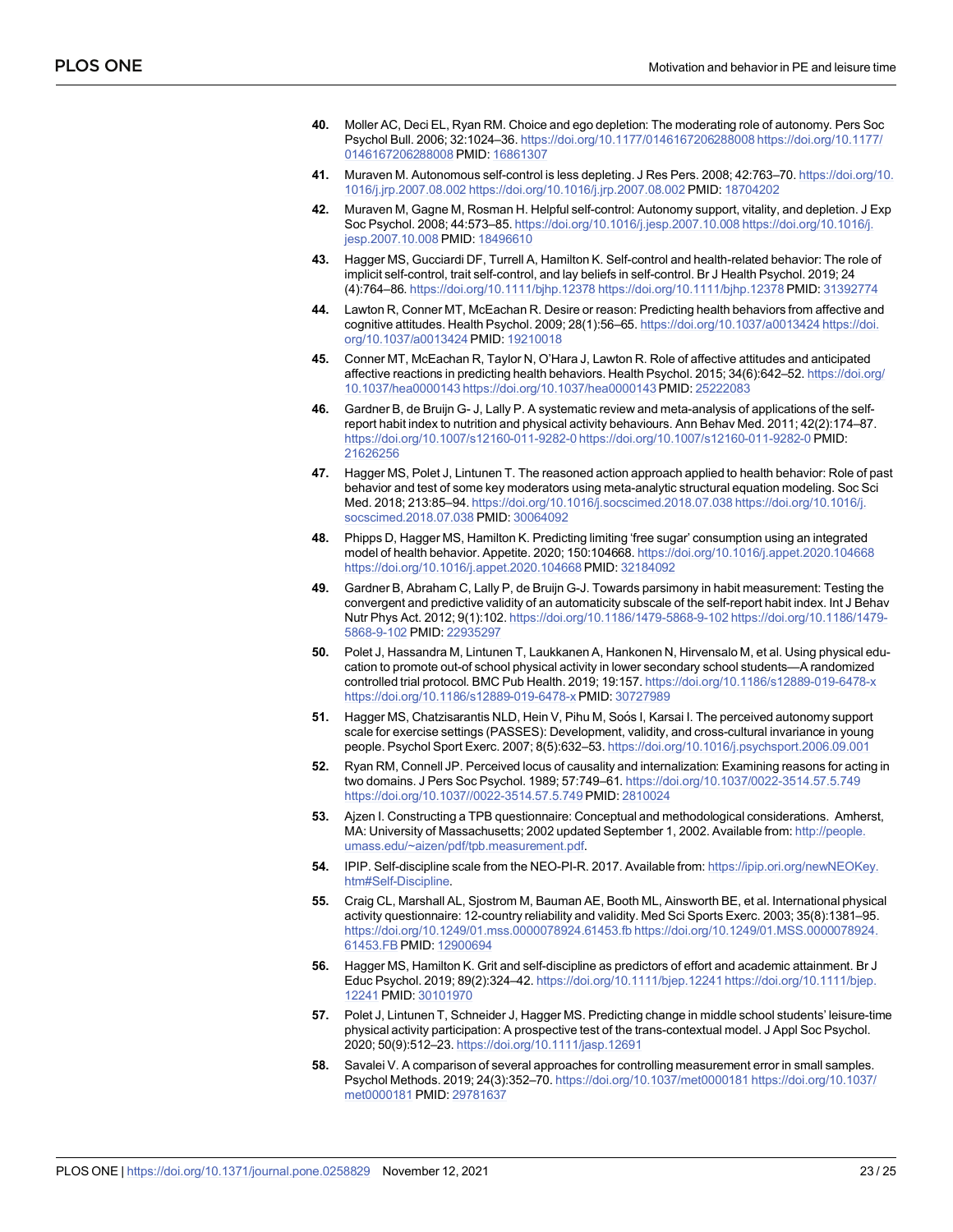- <span id="page-23-0"></span>**[59](#page-8-0).** Ashton MC, Lee K, Goldberg LR. The IPIP-HEXACO scales: An alternative, public-domain measure of the personality constructs in the HEXACO model. Pers Individ Diff. 2007; 42:1515–26. [https://doi.org/](https://doi.org/10.1016/j.paid.2006.10.027) [10.1016/j.paid.2006.10.027](https://doi.org/10.1016/j.paid.2006.10.027)
- **[60](#page-8-0).** The IPAQ group. International Physical Activity Questionnaire. 2012. Available from: [http://www.ipaq.ki.](http://www.ipaq.ki.se/) [se/](http://www.ipaq.ki.se/).
- **[61](#page-9-0).** Muthén BO, Asparouhov T. Bayesian structural equation modeling: A more flexible representation of substantive theory. Psychol Methods. 2012; 17:313–35. [https://doi.org/10.1037/a0026802 https://doi.](https://doi.org/10.1037/a0026802) [org/10.1037/a0026802](https://doi.org/10.1037/a0026802) PMID: [22962886](http://www.ncbi.nlm.nih.gov/pubmed/22962886)
- **[62](#page-9-0).** Gelman A, Rubin DB. Inference from iterative simulation using multiple sequences. Stat Sci. 1992; 7:457–511. <https://doi.org/10.1214/ss/1177011136>
- **[63](#page-9-0).** Yuan Y, MacKinnon DP. Bayesian mediation analysis. Psychol Methods. 2009; 14(4):301–22. [https://](https://doi.org/10.1037/a0016972) [doi.org/10.1037/a0016972 https://doi.org/10.1037/a0016972](https://doi.org/10.1037/a0016972) PMID: [19968395](http://www.ncbi.nlm.nih.gov/pubmed/19968395)
- **[64](#page-10-0).** MacCallum RC, Browne MW, Sugawara HM. Power analysis and determination of sample size for covariance structure modeling. Psych Methods. 1996; 1(2):130–49. <https://doi.org/10.1037/1082-989X.1.2.130>
- **[65](#page-10-0).** Zhang Z, Yuan K-H, editors. Practical statistical power analysis using Webpower and R. Granger, IN: ISDSA Press; 2018.
- **[66](#page-15-0).** Brown DJ, Hagger MS, Morrissey S, Hamilton K. Predicting fruit and vegetable consumption in longhaul heavy goods vehicle drivers: Application of a multi-theory, dual-phase model and the contribution of past behaviour. Appetite. 2017; 121(1):326–36. [https://doi.org/10.1016/j.appet.2017.11.106 https://](https://doi.org/10.1016/j.appet.2017.11.106) [doi.org/10.1016/j.appet.2017.11.106](https://doi.org/10.1016/j.appet.2017.11.106) PMID: [29191744](http://www.ncbi.nlm.nih.gov/pubmed/29191744)
- **[67](#page-15-0).** Hagger MS, Chatzisarantis NLD. Integrating the theory of planned behaviour and self-determination theory in health behaviour: A meta-analysis. Br J Health Psychol. 2009; 14(2):275–302. [https://doi.org/](https://doi.org/10.1348/135910708X373959) [10.1348/135910708X373959 https://doi.org/10.1348/135910708X373959](https://doi.org/10.1348/135910708X373959) PMID: [18926008](http://www.ncbi.nlm.nih.gov/pubmed/18926008)
- **[68](#page-15-0).** Hamilton K, Cox S, White KM. Testing a model of physical activity among mothers and fathers of young children: Integrating self-determined motivation, planning, and theory of planned behavior. J Sport Exerc Psychol. 2012; 34(1):124–45. <https://doi.org/https://doi.org/10.1123/jsep.34.1.124> [https://doi.](https://doi.org/10.1123/jsep.34.1.124) [org/10.1123/jsep.34.1.124](https://doi.org/10.1123/jsep.34.1.124) PMID: [22356879](http://www.ncbi.nlm.nih.gov/pubmed/22356879)
- **[69](#page-15-0).** Cooke R, Sheeran P. Moderation of cognition-intention and cognition-behaviour relations: A meta-analysis of properties of variables from the theory of planned behaviour. Br J Soc Psychol. 2004; 43(2):159–86. [https://doi.org/10.1348/0144666041501688 https://doi.org/10.1348/0144666041501688](https://doi.org/10.1348/0144666041501688)PMID: [15285829](http://www.ncbi.nlm.nih.gov/pubmed/15285829)
- **[70](#page-16-0).** Salmon J, Hesketh KD, Arundell L, Downing KL, Biddle SJH. Changing behavior using ecological models. In: Hagger MS, Cameron LD, Hamilton K, Hankonen N, Lintunen T, editors. The handbook of behavior change. New York, NY: Cambridge University Press; 2020. p. 237–50. [https://doi.org/10.](https://doi.org/10.1017/97811086773180.017) [1017/97811086773180.017](https://doi.org/10.1017/97811086773180.017)
- **[71](#page-16-0).** Zhang CQ, Wong MC- Y, Zhang R, Hamilton K, Hagger MS. Adolescent sugar-sweetened beverage consumption: An extended health action process approach. Appetite. 2019; 141:104332. [https://doi.](https://doi.org/10.1016/j.appet.2019.104332) [org/10.1016/j.appet.2019.104332 https://doi.org/10.1016/j.appet.2019.104332](https://doi.org/10.1016/j.appet.2019.104332) PMID: [31252031](http://www.ncbi.nlm.nih.gov/pubmed/31252031)
- **[72](#page-16-0).** Conroy DE, Berry TR. Automatic affective evaluations of physical activity. Ex Sport Sci Rev. 2017; 45 (4):230–7. <https://doi.org/10.1249/JES.0000000000000120>. [https://doi.org/10.1249/JES.](https://doi.org/10.1249/JES.0000000000000120) [0000000000000120](https://doi.org/10.1249/JES.0000000000000120) PMID: [28704217](http://www.ncbi.nlm.nih.gov/pubmed/28704217)
- **[73](#page-16-0).** Chatzisarantis NLD, Hagger MS, Smith B, Phoenix C. The influences of continuation intentions on the execution of social behaviour within the theory of planned behaviour. Br J Soc Psychol. 2004; 43 (4):551–83. [https://doi.org/10.1348/0144666042565399 https://doi.org/10.1348/0144666042565399](https://doi.org/10.1348/0144666042565399) PMID: [15601509](http://www.ncbi.nlm.nih.gov/pubmed/15601509)
- **[74](#page-17-0).** Hagger MS, Rebar AL, Mullan BA, Lipp OV, Chatzisarantis NLD. The subjective experience of habit captured by self-report indexes may lead to inaccuracies in the measurement of habitual action. Health Psychol Rev. 2015; 9(3):296–302. [https://doi.org/10.1080/17437199.2014.959728 https://doi.org/10.](https://doi.org/10.1080/17437199.2014.959728) [1080/17437199.2014.959728](https://doi.org/10.1080/17437199.2014.959728) PMID: [25189762](http://www.ncbi.nlm.nih.gov/pubmed/25189762)
- **[75](#page-17-0).** Hagger MS, Hamilton K. General causality orientations in self-determination theory: Meta-analysis and test of a process model. Eur J Pers. 2020. <https://doi.org/10.1177/0890207020962330>
- **[76](#page-18-0).** Arnautovska U, Fleig L, O'Callaghan F, Hamilton K. Older adults' physical activity: The integration of autonomous motivation and theory of planned behaviour constructs. Aust Psychol. 2019; 54(1):46–54. <https://doi.org/10.1111/ap.12346>
- **[77](#page-18-0).** Hagger MS, Hamilton K. Effects of socio-structural variables in the theory of planned behavior: A mediation model in multiple samples and behaviors. Psychol Health. 2021; 36(3):307–33. [https://doi.org/10.](https://doi.org/10.1080/08870446.2020.1784420) [1080/08870446.2020.1784420 https://doi.org/10.1080/08870446.2020.1784420](https://doi.org/10.1080/08870446.2020.1784420) PMID: [32608265](http://www.ncbi.nlm.nih.gov/pubmed/32608265)
- **[78](#page-18-0).** Hagger MS, Chatzisarantis NLD, Biddle SJH, Orbell S. Antecedents of children's physical activity intentions and behaviour: Predictive validity and longitudinal effects. Psychol Health. 2001; 16(4):391–407. <https://doi.org/10.1080/08870440108405515>